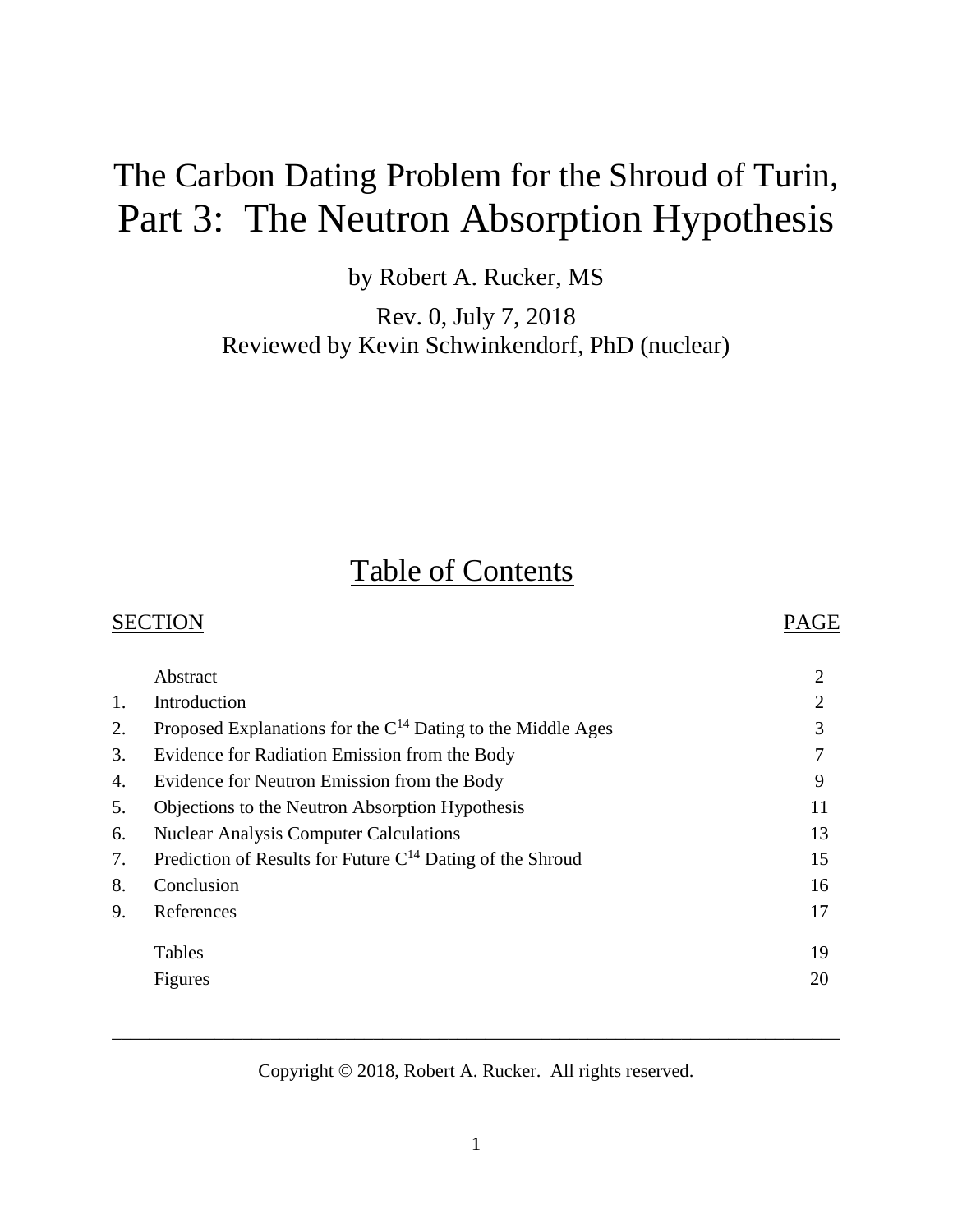#### **Abstract**

In 1988, the  $C^{14}$  dating methodology was used (Ref. 1, i.e. Damon, et al.) to date samples from the Shroud of Turin to 1260 to 1390 AD. But research during the last 30 years has convinced leading Shroud researchers that the Shroud is much older than 1260 to 1390 AD, thus contradicting the results of the  $C^{14}$  dating. To solve this carbon dating problem for the Shroud, a three-part series has been written that covers: 1) background in Ref. 2, 2) statistical analysis in Ref. 3, and 3) the neutron absorption hypothesis, which is this paper. A more thorough statistical analysis (Ref. 3) than that originally done in Damon indicates that something (technically called a systematic bias) probably affected the measurement values, in addition to the normal random measurement errors. This systematic bias was neither identified nor quantified in Damon so that the resulting date of the measurements (1260 – 1390 AD) should not be regarded as necessarily accurate. There is much evidence to indicate that the image on the Shroud was caused by a burst of radiation from the body that was wrapped in it (Ref. 8 and 9). It is hypothesized in this paper that if neutrons were included in this burst of radiation, a small fraction of them would be absorbed in the trace amounts of  $N^{14}$  in the linen thus forming new  $C^{14}$ atoms by the ( $N^{14}$  + neutron  $\rightarrow C^{14}$  + proton) reaction. This newly created C<sup>14</sup> would be indistinguishable from the original  $C^{14}$  that was taken into the plant while it was alive, thus shifting the apparent  $C^{14}$  date in the positive direction by up to thousands of years. Computer calculations were performed using the MCNP nuclear analysis computer code to determine that if 2 x  $10^{18}$  neutrons were emitted from the body it would have increased the  $C^{14}$  concentration at the sample location by 16%, which would have shifted the  $C^{14}$  date from 30 AD to 1260 AD. This number of neutrons is only one in every ten billion that would have been in the body that was wrapped in the Shroud. The MCNP nuclear analysis computer calculations were used to determine  $C<sup>14</sup>$  dates for samples taken from anywhere on the Shroud. It was found that most locations would date to the future, assuming the usual equations are used to determine the date from the  $C^{14}$  concentration. Specifically, for material removed in 2002 from under the patches at the elbows, samples should date to about 3500 to 4500 AD (Figure 14). This neutron absorption hypothesis is the only hypothesis that is consistent with the four things that are known about  $C^{14}$ dating as it relates to the Shroud of Turin:

- Uncorrected date of 1260 AD at the 1988 sample location,
- Slope of the dates from the three laboratories of about 36 years per cm,
- The range of the dates for the 16 subsamples (1155 to 1410 AD), and
- $\bullet$   $\,$  C<sup>14</sup> date of 700 AD for the Sudarium of Oviedo, which according to tradition is the face cloth of Jesus (John 20:7), and thus related to the Shroud.

#### **1. Introduction**

The Shroud of Turin has been in Turin, Italy, since 1578. On this burial cloth can be seen the image of a naked man (Figure 14) that was crucified exactly as the New Testament says that Jesus was crucified. Ancient tradition claims that this burial cloth is the authentic burial cloth of Jesus of Nazareth. To determine whether this could be true, more research has been done on the Shroud of Turin than on any other ancient artifact (Ref. 4 to 7). Scientific research on the Shroud during the 90-year period between 1898 and 1988 increasingly supported its authenticity,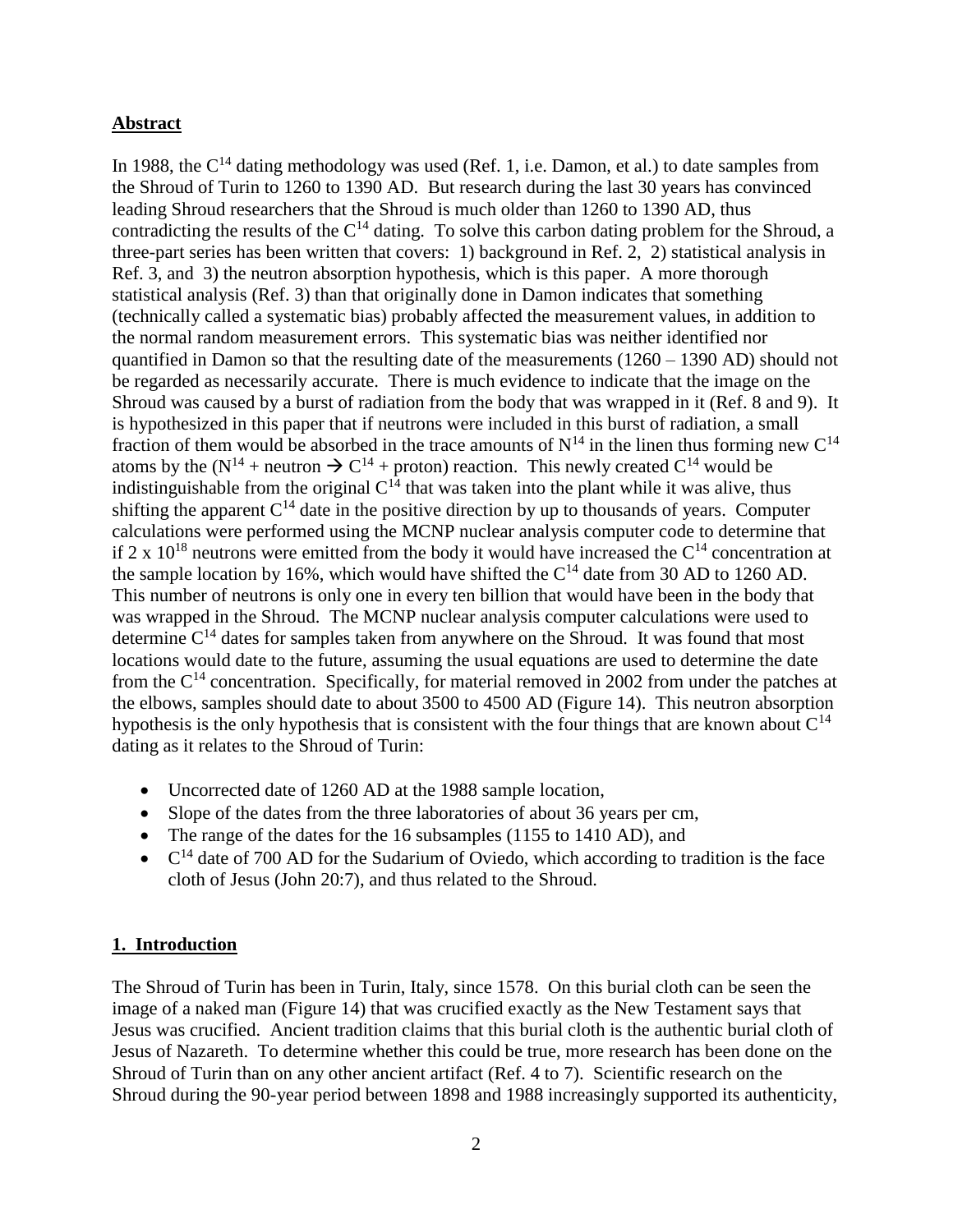but the  $C^{14}$  dating in 1988 produced a date range of 1260 to 1390 AD, with a 95% probability that the true date is within this range. The stated conclusion of this  $C<sup>14</sup>$  dating of the Shroud in the abstract to Damon was that "The results provide conclusive evidence that the linen of the Shroud of Turin is medieval." But with 30 years of additional research, leading Shroud researchers now believe that the  $C^{14}$  dating of the Shroud is very flawed. The four primary reasons for this are:

- 1. The impossibility of forming the image on the Shroud during the Middle Ages.
- 2. The procedures used by the  $C^{14}$  dating laboratories were not consistent with the internationally established protocols for  $C<sup>14</sup>$  dating of the Shroud.
- 3. Other dating techniques indicate that the Shroud is much older than the  $C^{14}$  date.
- 4. Detailed statistical analysis (Ref. 3) of the  $C^{14}$  dating measurements indicate that the data is not consistent due to the probable presence of a systematic bias, and thus the validity of the data is questionable.

It has been difficult to explain how the  $C^{14}$  dating methodology could have dated the Shroud to the Middle Ages instead of to the first century. Thus, we have two lines of evidence, one, based on history and science, supporting the authenticity of the Shroud, and the other, based on  $C^{14}$ dating it to the Middle Ages, strongly against authenticity.

How is this conundrum to be resolved? Resolution of these two lines of evidence (favoring and opposing authenticity) is accomplished through consideration of both sets of evidences and through detailed nuclear analysis computer calculations. Thus, whether the  $C^{14}$  dating of the Shroud samples to the Middle Ages disproves the authenticity of the Shroud cannot be properly judged without further statistical analysis of the  $C^{14}$  measurement data listed in Damon. This further statistical analysis (Ref. 3) concluded that there is a high probability that a systematic bias also affected the measurements, as well as the normal random measurement errors. Since this systematic bias was not identified or quantified in Damon, the accuracy of the  $C<sup>14</sup>$  date measurements cannot be determined, so that the conclusion in Damon should not be accepted as necessarily valid.

But what would cause such a systematic bias in the measurements? The explanation that is consistent with everything that we know about  $C^{14}$  dating as it relates to the Shroud is that neutron absorption in trace amounts of  $N^{14}$  in the Shroud would have produced new  $C^{14}$  in the Shroud, which could have shifted the  $C<sup>14</sup>$  date in the forward direction to the Middle Ages. Computer calculations on this neutron absorption hypothesis were performed using the MCNP nuclear analysis software. The results of these computer calculations are reported in this paper.

### **2. Proposed Explanations for the C<sup>14</sup> Dating to the Middle Ages**

Several explanations have been proposed as to why the  $C<sup>14</sup>$  dating methodology produced a date of 1260 to 1390 AD for a sample of linen cut from the Shroud, when there is so much other evidence that it should date to the first century. These explanations proposed that the  $C^{14}$  date was shifted from the first century to the Middle Ages due to: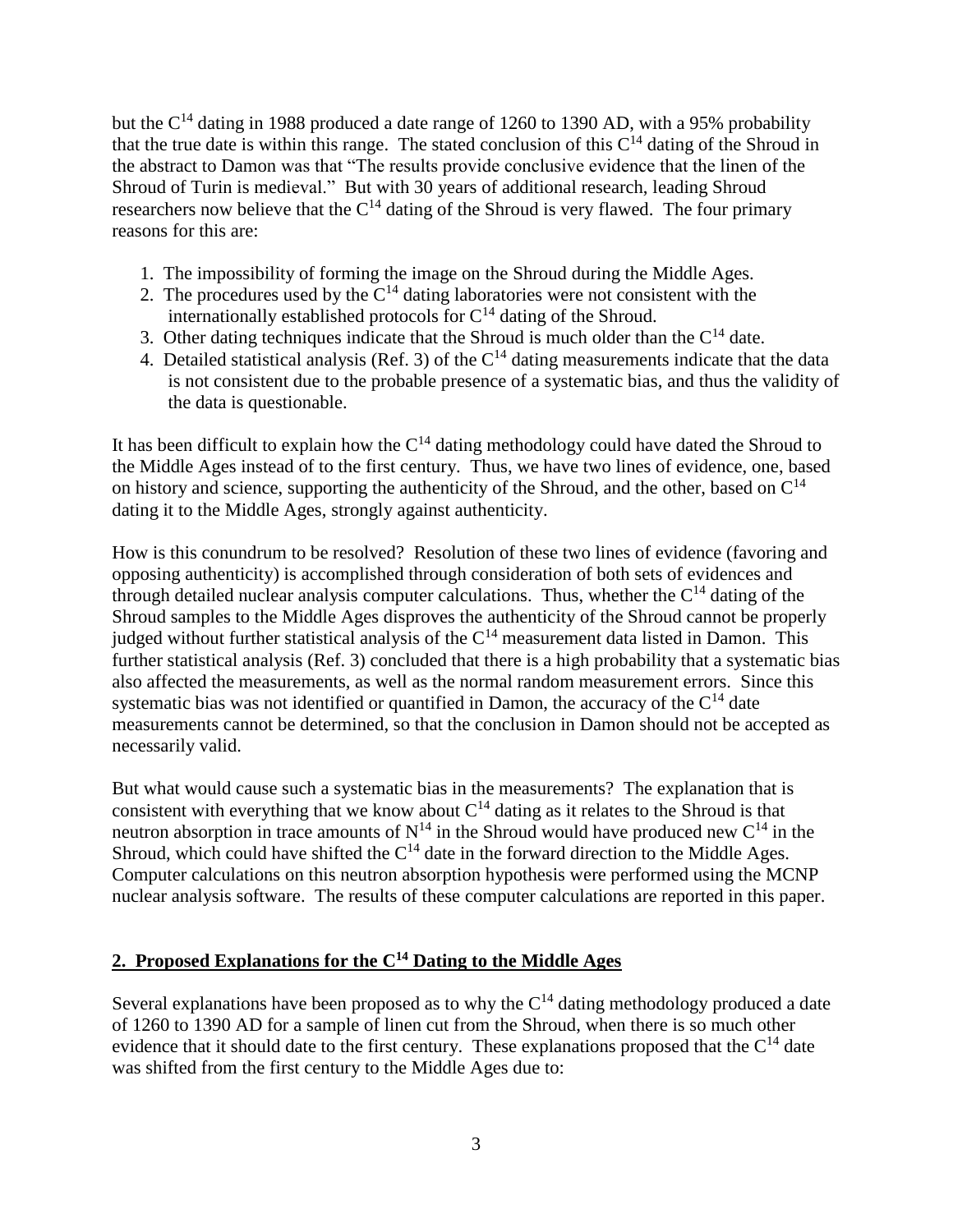- 1. Neutrons that were emitted from the body while it was wrapped within the Shroud. These neutrons were subsequently absorbed by material in the Shroud to form new  $C^{14}$  on the Shroud. This was the first documented explanation (Ref. 10). This was proposed by Dr. Thomas J. Phillips and published as a letter to the British journal "Nature" in the same volume that published the statistical analysis of the 1988  $C<sup>14</sup>$  dating of the Shroud (Damon). Dr. Phillips is a particle physicist and at that time was working at the High-Energy Physics Laboratory at Harvard University in Cambridge, Massachusetts, USA. But this concept of neutron absorption in the Shroud shifting the  $C<sup>14</sup>$  date to the Middle Ages was not investigated further at that time.
- 2. Contamination from handling or from things such as talc, wax, oils, etc., that may have intentionally or accidently been placed onto the area of the Shroud from which the samples were taken. However, the cleaning of the samples at the  $C<sup>14</sup>$  dating laboratories should have removed these materials from the underlying linen, and no issues with contamination was evident during the progressive cleaning and dating process, so that any possible contaminants should have had an insignificant effect on the dating.
- 3. Absorption of carbon onto the linen from smoke that the Shroud was exposed to during the fire in 1532, or from other fires that the Shroud may have been in. However, this effect would not be sufficient to explain the magnitude of the date shift from the first century to the Middle Ages, and the cleaning of the samples at the laboratories should have removed any such contamination since smoke would have adhered to the outside of the fibers.
- 4. The high temperature that resulted from the 1532 fire, which might have changed the ratio of  $C^{14}$  to total carbon in the Shroud. This is called isotopic fractionation. However, such a change in the isotopic ratio would be much too small to explain the date shift from the first century to the Middle Ages. The ratio of  $C^{14}$  to total carbon in the Shroud must be changed by about 16% to account for the date being shifted from 30 AD to 1260 AD.
- 5. A bioplastic film that built up on the Shroud fibers due to bacteria growth. However, careful examination of the Shroud fibers indicated that bacteria buildup on the Shroud fibers was minimal so that this effect could not explain the magnitude of the date shift.
- 6. Carbon monoxide at a different  $C^{14}$  isotopic ratio being deposited onto the Shroud. Careful examination also found that this effect could not explain the magnitude of the date shift.
- 7. An invisible patch or reweave in the area from which the samples were taken, so that the  $C<sup>14</sup>$  dating of these samples was dating a mixture of the newer added material and the older original material from which the Shroud was woven.

For the reasons stated above, explanations #2 through #6 should be rejected as capable of causing a shift in the  $C^{14}$  date from the first century to the Middle Ages. And reason #7 (invisible patch/reweave), though commonly adopted in presentations and on the internet, has significant evidence against it:

1. In back lighting, the lower left corner of the front image shows horizontal bands or striations in the linen that are continuous in the area from where the samples were cut from the Shroud. These horizontal bands are not in the backing cloth because a slight offset is visible in the bands where the 3-inch side piece is sown onto the main Shroud. This means that the horizontal bands are in the linen of the main Shroud. Dr. John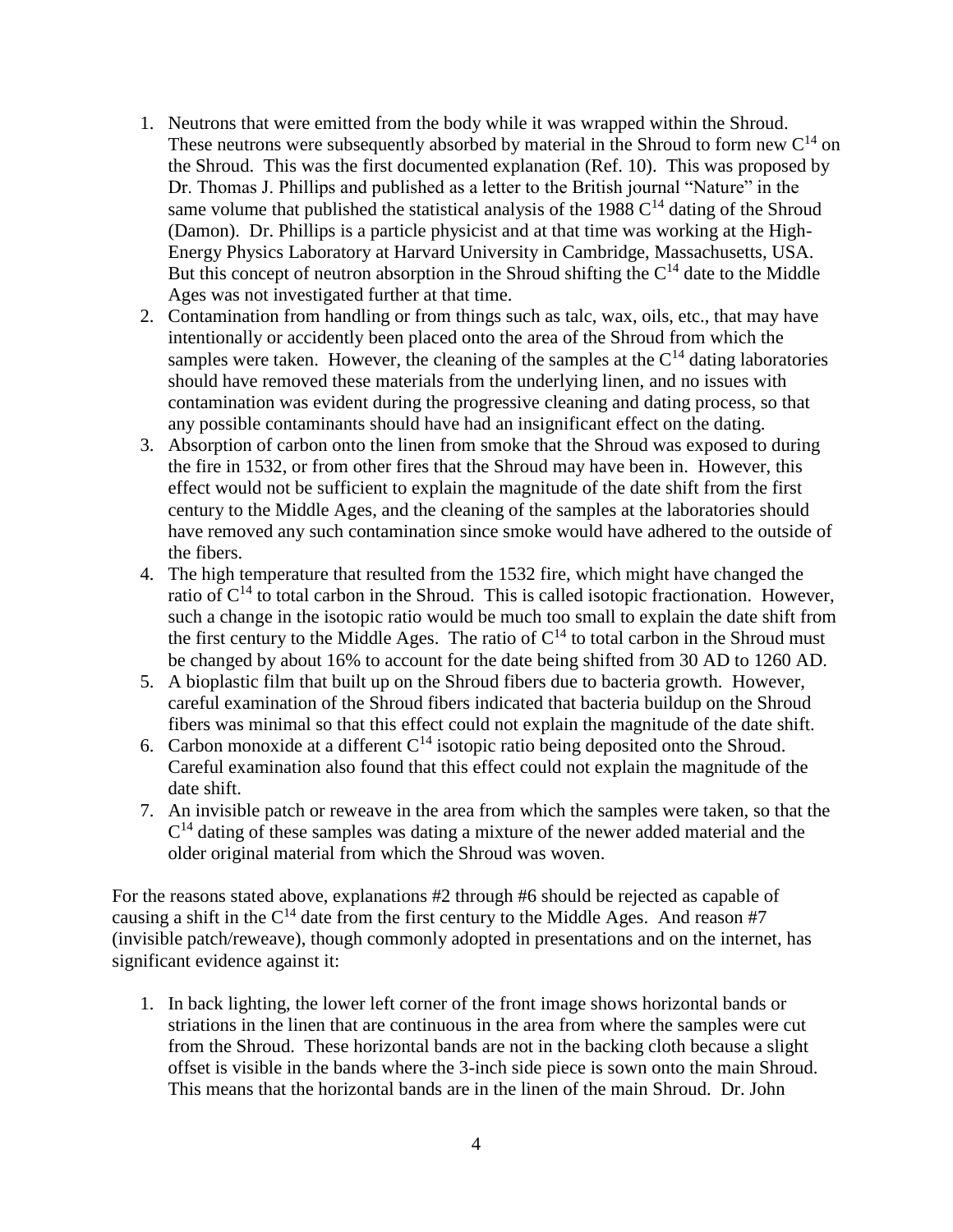Jackson has pointed out that the continuity of these horizontal bands in the linen is conclusive evidence that there could not possibly be a patch or reweave in the sample area, for it would be impossible to retain these horizontal bands in the backlit image in doing a patch or reweave. Jackson states "… we must conclude unambiguously that there has been no reweave whatsoever surrounding the radiocarbon site." (page 175 of Ref. 7)

- 2. There is no historical or other evidence that indicates who might have made such an "invisible" patch or reweave on the Shroud, or when or where it might have been made. If there had been an "invisible" reweave in the sample area, it must have been done between 1260 and 1532, because 1260 is the earliest date of the  $C^{14}$  date range (1260 to 1390 AD) and the water stains in the sample area could not have occurred later than the fire in 1532 (Note 13 on page 458 of Ref. 7). Those doing a patch or reweave of the Shroud between 1260 and 1532 AD could have used a needle and thread or possibly a pair of tweezers but could not have used a compound microscope because it first appeared about 1620. It is not credible for a patch or reweave of a fine cloth such as the Shroud to be done so expertly that it could not be detected today either on the front or back side of the cloth by use of a modern microscope.
- 3. For the  $C^{14}$  dates from the three laboratories to show a slope of about 36 years per cm, the samples cut from the Shroud must have been a mixture of old material  $($   $\sim$  30 AD) and new material. The different dates from the three laboratories could then consist of different fractions of old and new material. But since each laboratory would have cut subsamples from the samples in various ways, it is very unlikely that all 16 measurements would include a combination of the old and new fabric. Rather, about half of the measurements should have dated only the old material or only the new material. The  $C^{14}$  dates for the 16 subsamples are not consistent with this.
- 4. When the samples for the  $C^{14}$  dating were removed from the Shroud in 1988, two textile experts (Professor F. Testore and G. Vial) were present to assure that the samples "came from a single site on the main body of the Shroud away from any patches or charred areas" (paragraph 7 of Damon). More recent examination of Shroud material remaining at the Tucson laboratory after completion of the 1988  $C<sup>14</sup>$  dating of the Shroud concluded that "we find no evidence to contradict the idea that the sample studied was taken from the main part of the Shroud, as reported by Damon. We also find no evidence for either coatings or dies, and only minor contaminants." (Ref. 11)
- 5. During the restoration of the Shroud in 2002, the backing cloth was removed from the Shroud so that experts could inspect both sides of the linen fabric around the radiocarbon sample site and all agreed that there was no evidence of a repair or reweave of the fabric. One of the world's leading experts on ancient textiles, Dr. Mechthild Flury-Lemberg, concluded regarding the "invisible" reweave theory that "There is no doubt that the Shroud does not contain any reweaving … Reweaving in the literal sense does not exist." (Ref. 12) "In any case, neither on the front nor on the back of the whole cloth is the slightest hint of a mending operation, a patch or some kind of reinforcing darning to be found." (Ref. 13)
- 6. Ian Wilson has written many books on the Shroud of Turin (Ref. 4, 5, and 14 to 16). In his latest book, he comments regarding this invisible reweave theory that "This argument lacks serious substance" (p. 22 of Ref. 5).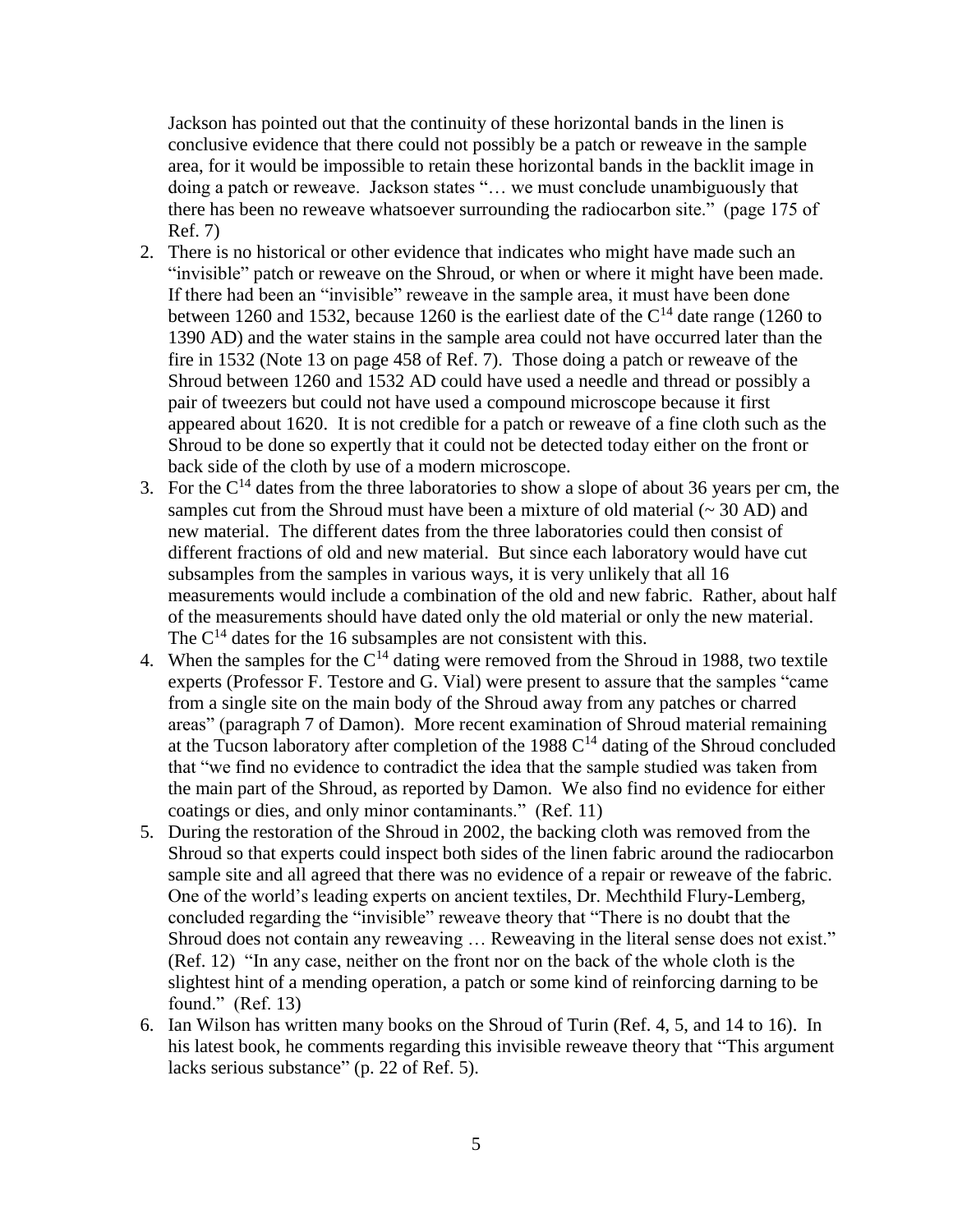- 7. Mark Antonacci wrote his second book on the Shroud titled "Test the Shroud" in 2015 (Ref. 7). He dedicated Chapter 9 in this book to the question "Was the Shroud Invisibly Repaired?" Evidence that he cites to argue that the Shroud was not "invisibly" repaired in the radiocarbon sample area include the following:
	- "The Shroud was examined by scores of scientists and various experts in 1969, 1973, 1978, 1988, and 1997 …. but no repairs were ever discovered at this site." (page 171 of Ref. 7)
	- "In 1978, between  $5,000 7,000$  photographs of the Shroud were taken in various wavelengths and magnifications, but no photographs and microphotographs have indicated such a repair." (page 171 of Ref. 7)
	- Supposed evidence for a reweave in the sample area based on work by Ray Rogers, then a chemist at the Los Alamos National Laboratory, included subjective interpretations of what he saw through his microscope and "enormous leaps of logic to arrive at his unsupported and erroneous conclusions. Frequently, he failed to understand or ignored the basic facts that his samples came from a scorched area and were at the edge of a water stain." (p.170 of Ref. 7) Rogers claimed that he found evidence of a spliced thread from the Raes cutting, which was above the radiocarbon sample area, but "Rogers' photomicrograph of the Raes thread … shows no sign of a splice." (p.179 of Ref. 7)
- 8. The Shroud was in a fire in 1532. The holes and charred material that resulted from the burning of one corner of the folded cloth were patched two years later. The technology available at that time for patching of a thin fabric such as the Shroud is demonstrated by the nature of these patches. That these areas are patches is immediately apparent even to the casual observer because the fabrics don't match, and the threads used to attach the patches are easily seen. If a higher quality of fabric repair were available at that time such as an "invisible" reweave technique, it would much more likely have been used to repair these damaged areas near or on the image instead of being used to repair a far corner of the cloth well away from the image.

Thus, of the above seven explanations that have been proposed for why the Shroud was  $C^{14}$ dated to the Middle Ages rather than to the first century, the only remaining option is #1, i.e. that the  $C^{14}$  date must have been shifted from the first century to the range of 1260 to 1390 AD by neutron absorption in the Shroud. Therefore, according to the neutron absorption hypothesis, the primary reason that the Shroud was  $C^{14}$  dated to the Middle Ages was not because:

- The samples were contaminated by handling or from things such as talc, wax, oils, etc.
- The samples were contaminated by absorption of carbon onto the linen from smoke that the Shroud was exposed to during the fire in 1532.
- The high temperature from the fire in 1532 that changed the  $C^{14}$  isotopic ratio (the ratio of  $C^{14}$  to total carbon) in the sample area.
- A bioplastic film had built up on the samples due to bacteria growth.
- The sample area on the Shroud had been patched or rewoven with newer material.
- The area from which the samples were cut was a bad area.
- There was collusion, deception, or intentional fakery by anyone.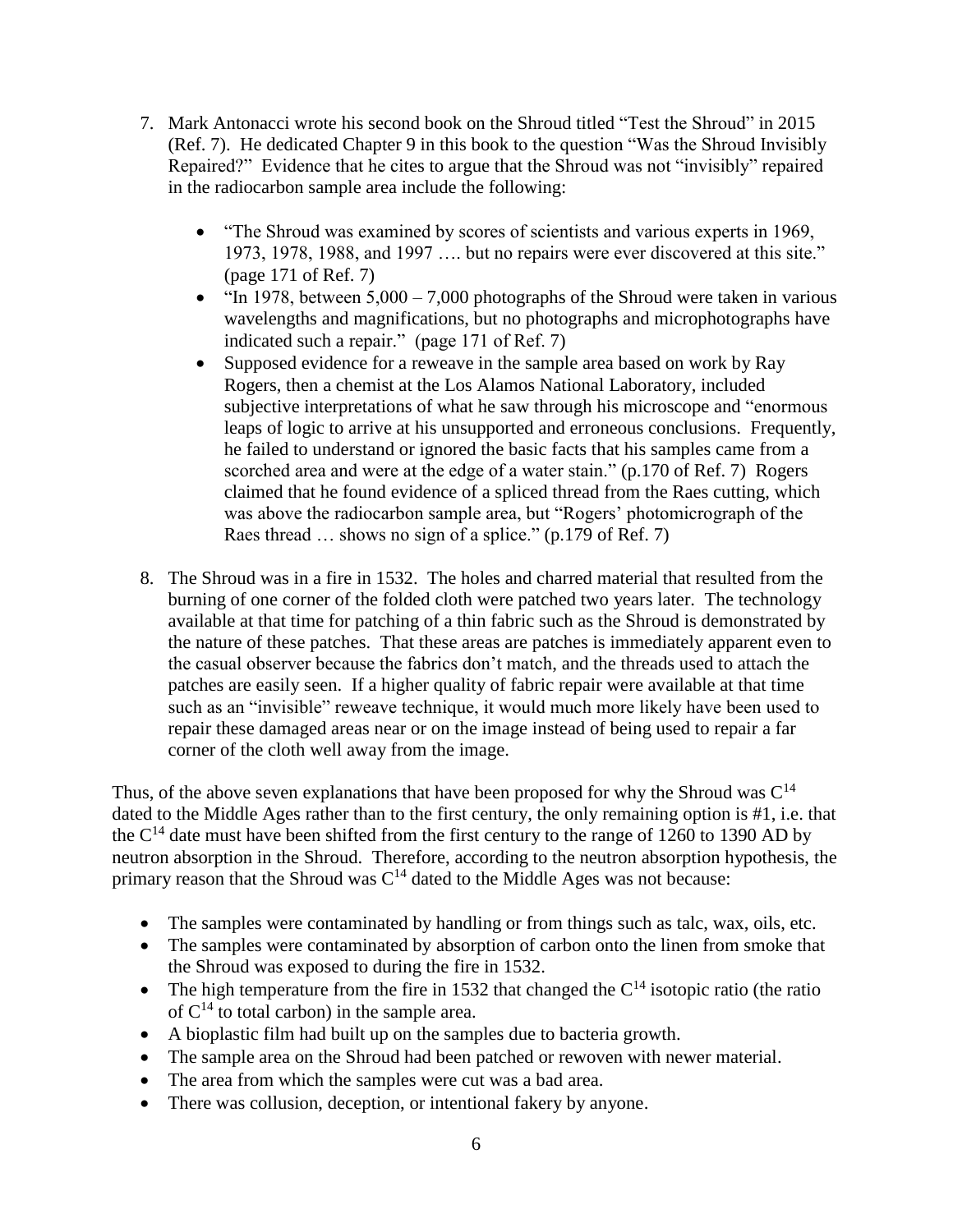- There was any inadequacy in the handling or cleaning procedures.
- The measurement uncertainties were incorrectly determined.

Though some of the above may have had a small effect on the  $C^{14}$  dating, none of the above are the primary cause of the Shroud being dated to the Middle Ages. The Shroud was dated to the Middle Ages rather than to the first century primarily because the statistical analysis failed to recognize that the spread in the mean values from the three laboratories had only a 1.4% probability of being due to only random measurement errors (Ref. 3). This indicated a 98% probability that something other than random measurement errors was affecting the measured values. In statistical analysis terminology, a position dependent systematic bias was altering the measured values. According to the neutron absorption hypothesis, this systematic bias was caused by the natural distribution in the tomb of the neutrons that were included in the burst of radiation emitted from within the body that burned the image onto the Shroud. These neutrons would have produced new C<sup>14</sup> on the Shroud by the  $(N^{14} +$  neutron  $\rightarrow$  C<sup>14</sup> + proton) reaction, thus shifting the measured  $C^{14}$  date in the forward direction. But there have been two problems in the consideration of this option:

- 1. People are not familiar with neutrons or neutron absorption, and
- 2. Detailed calculations of neutrons released from the body that were subsequently absorbed by the Shroud were not performed or reported until 2014 (Ref. 17).

#### **3. Evidence for Radiation Emission from the Body**

The problem with people not being familiar with neutrons or other forms of radiation is that they tend to reject any consideration of it relative to the Shroud because they think that it is strange. But we have all been surrounded by radiation our entire lives – we have just not been aware of it. Radiation emitted from the sun powers photosynthesis on the earth and allows us to see the scene in front of us when reflected photons of light enter our eyes. Much of our electronic equipment (cell phones, radios, televisions, microwave ovens) operate based on photons of electromagnetic radiation. Dental and medical X-rays use high energy photons of electromagnetic radiation. Decay of radioactive materials powers many items from our smoke detectors to our deep space probes. To solve the mysteries of the Shroud, we need to recognize the role that radiation has played in forming the image, shifting the  $C^{14}$  date, and perhaps even transporting the dried blood off the body and onto the Shroud where it appears to have re-dried.

To produce the image of the crucified man on the Shroud, three things were required:

- 1. A discoloration mechanism, for example a static discharge or a photo-chemical process,
- 2. Energy to drive the discoloration mechanism, and
- 3. Information to control the discoloration mechanism.

The content of the required information must be that which defines the appearance of a crucified man so that the discoloration mechanism would discolor certain fibers on the Shroud but not others, thus resulting in the image of the crucified man. This process results in the information content that defines the appearance of a crucified man being embedded or encoded into the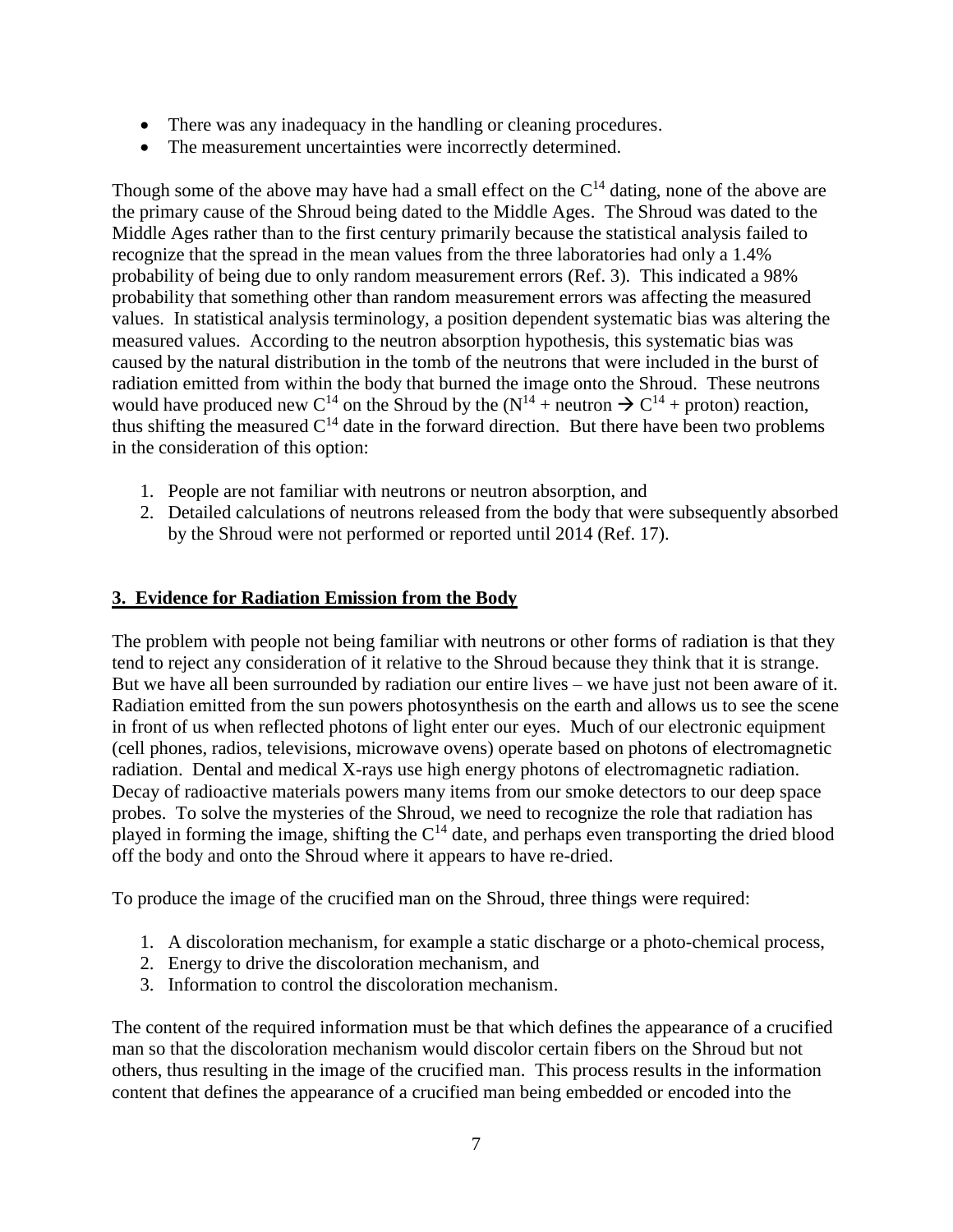pattern of discolored fibers on the Shroud. When the Shroud is put on exhibit, photons of light reflect off the image in all directions including toward our eyes. These reflected photons by their intensity and direction carry the information content that is encoded into the pattern of discolored fibers from the Shroud to our eyes. This means that we can see the image of the crucified man because our brains have learned to interpret the information content that is in the pattern of discolored fibers on the Shroud as that of a crucified man (Ref. 8). This information content that defines the appearance of a crucified man must have come from the body that was wrapped within the Shroud, for that information was only inherent to the body, and not to the limestone walls of the tomb or the air in the tomb. Thus, the information that defines the appearance of a crucified man must have been communicated from the body to the Shroud, and then must have been communicated from the Shroud to our eyes for us to see the image. It was radiation (reflected photons of light) that communicated the information defining the appearance of a crucified man from the Shroud to our eyes so that we could see it. But what communicated the required information from the body to the Shroud? There are six ways that information can be communicated from one location to another:

- 1. By radiation such as photons of light or ultra-violet, or particles such as protons,
- 2. By waves in a medium such as sound waves in air,
- 3. By a flow of particles in physical connections such as a flow of electrons in wires,
- 4. By direct contact such as when your finger hits a key on the computer keyboard,
- 5. By diffusion of molecules as when you detect the presence of a skunk by its smell, and
- 6. By an electrostatic or gravitational field.

In considering these six ways to communicate the required information content from the body to the Shroud (Ref. 8), it is concluded that only the first option can produce the finely resolved image that we see on the Shroud. Sound waves, diffusion of molecules, and electrostatic or gravitational fields could not produce a finely resolved image, there were no wires connecting every point of the body with every point on the Shroud, and it was not in contact with the body at every point, e.g. next to the tip of the nose. The only workable option is radiation. We conclude that radiation by its intensity and direction must have communicated the required information regarding the appearance of the crucified man (in terms of the body-to-cloth separation) from the body to the Shroud. And since the image on the Shroud apparently also includes the appearance of certain bones (some of the teeth, bones in the hands, some of the vertebra, and some of the cranial bones), the radiation was not just emitted from the surface of the body but must have been emitted from within the body. In other words, radiation of some type must have been emitted from within the body to carry the required information from the body to the cloth, so that that information could be encoded into the pattern of discolored fibers on the Shroud, so that we could see the image. This is just one reason for believing that radiation must have been emitted from within the body. A total of 17 reasons for believing that radiation was emitted from within the body are listed in the paper "Role of Radiation in Image Formation on the Shroud of Turin" (Ref. 9).

Many others have also concluded that a burst of radiation was emitted from the body as it was wrapped within the Shroud. In Giulio Fanti's 2015 book "The Shroud of Turin, First Century After Christ", he said "To explain all the particular features of the Shroud image, other researchers like O. Scheuermann [128], G. B. Judica Cordiglia [83], J. B. Rinaudo [123], and E.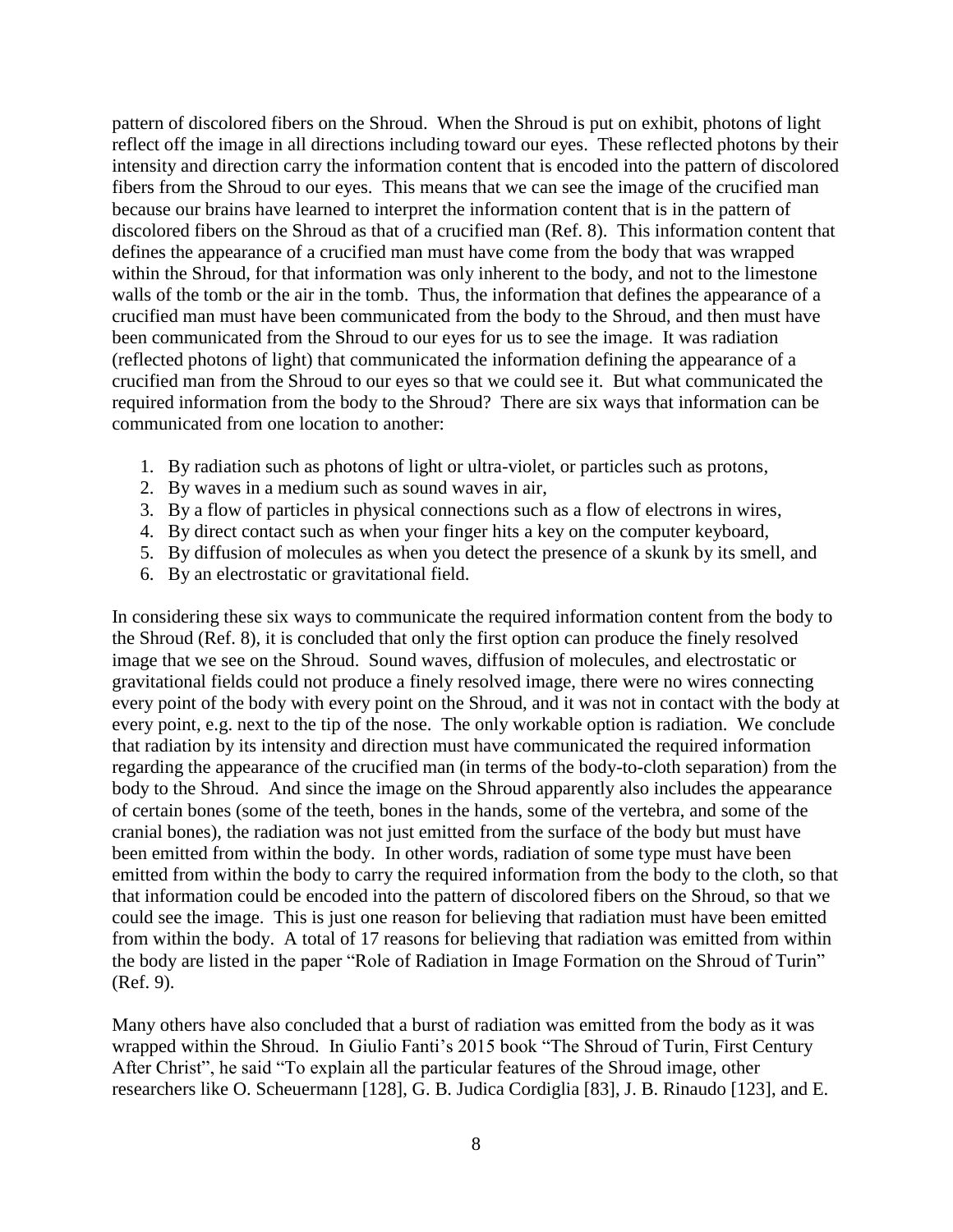Lindner [95] supposed the presence of a radiation source coming from the internals of the body wrapped in the Shroud …" where the bracketed numbers are references in his book. He also said "Summing up, the radiation hypothesis … is the most reliable because …. it allows one to obtain a result that gets close to the peculiar features of the Shroud." (pages 28-29 of Ref. 18) In Mark Antonacci's 2015 book "Test the Shroud at the Atomic and Molecular Levels", Chapter 5 is titled "All Signs Point to a Unique Form of Radiation – From the Body". His conclusion is that "only radiation can account for all of the unique body image attributes on the Shroud of Turin." (Ref. 7) Finally, Ray Rogers' claim that formation of "the image could not have involved energetic radiation of any kind" (Ref. 19) upon review (Ref. 20) has been found to not be justified by the evidence presented in his paper.

It might be pointed out that in the Biblical account of Jesus, it is claimed that there were occasions when radiation such as light was apparently given off by his body. One example is the transfiguration (Matthew 17:1-9, Mark 9:2-10, Luke 9:28-36) where Peter, James, and John observed Jesus' face to shine "like the sun" and "His garments became radiant" "as white as light" (NASB). Another example is when Jesus appeared to Paul on the road to Damascus (Acts 9:3-19). Paul saw Jesus as a "light from heaven" that was so brilliant that it created "something like scales" over Paul's eyes which blinded him. Paul regained his sight days later when the scales "fell from his eyes". If these accounts are historically accurate, as Christians believe, then it should not be surprising if radiation, possibly including neutrons, was given off in the disappearance of Jesus' body from within the Shroud in the tomb. I'm not suggesting that neutrons were necessarily emitted from Jesus' body in his transfiguration or in his appearance to Paul on the road to Damascus. I am only saying that if a brilliant light was emitted from his body on these two occasions, then we should consider the possibility that a burst of radiation could have been emitted from his body when it disappeared from within the shroud, and we should consider the possibility that this burst of radiation included neutrons.

There are many good and convincing reasons that radiation must have been emitted from within the body as it was wrapped within the Shroud. With this perspective, it becomes much easier to believe that neutrons were emitted from within the body, for we have no reason to reject the possibility that neutrons could have been included in the radiation that must have been emitted from within the body.

#### **4. Evidence for Neutron Emission from the Body**

The evidence that a burst of radiation was emitted from within the body as it was wrapped within the Shroud was discussed in the previous section. Since we know of no reason that would preclude neutrons from being included in this radiation, we ought to consider the possibility that neutrons were also emitted from within the body. When it is assumed that a burst of neutrons was homogeneously (uniformly) emitted from within the body, three mysteries related to  $C^{14}$ dating and the Shroud can be explained. Explaining three mysteries by one assumption indicates that this assumption probably has much merit to it. The three mysteries that can be explained by the assumption that neutrons were emitted from within the body are summarized below: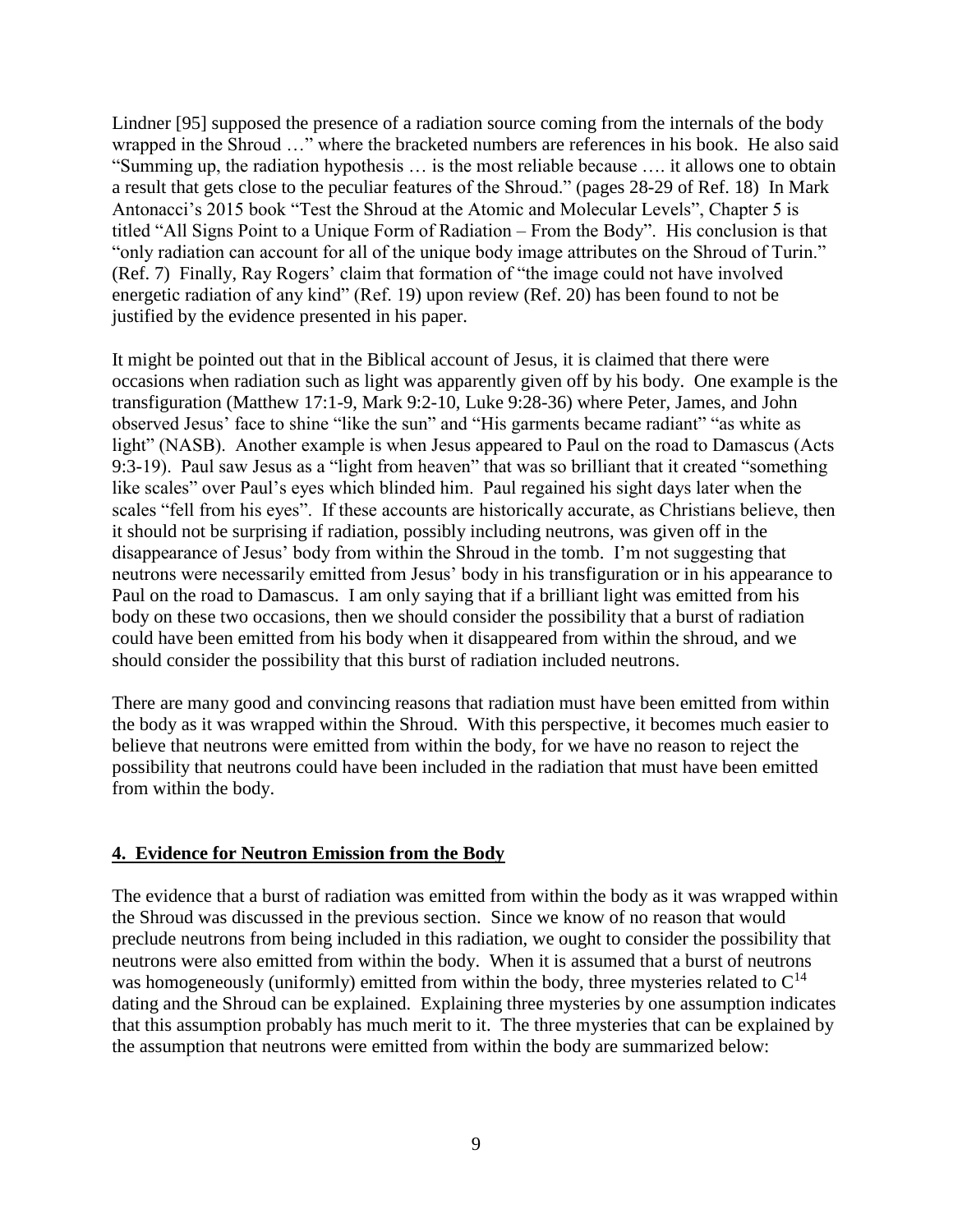- In 1988, the Shroud was  $C^{14}$  dated to  $1260 \pm 31$  AD (uncorrected), which translates to a two sigma (95% probability) range of 1260 to 1390 AD when corrected for the changing  $C<sup>14</sup>$  concentration in the atmosphere. If radiation was emitted from within the body, and neutrons were included in this radiation, then a small fraction of these neutrons would have been absorbed in the trace amount of  $N^{14}$  that was naturally in the Shroud to form new C<sup>14</sup> atoms in the Shroud by the  $(N^{14} +$  neutron  $\rightarrow$  C<sup>14</sup> + proton) reaction. This new  $C^{14}$  would have been indistinguishable from the remaining  $C^{14}$  that was brought into the flax plant while it was alive, thus shifting the apparent  $C^{14}$  date in the positive direction. Based on nuclear analysis computer calculations using the MCNP program, if about 2 x  $10^{18}$  neutrons were released from within the body, then the  $C^{14}$  date for the sample from the bottom corner of the Shroud would have been shifted from about 30 AD to 1260 AD. The weight of the man that was wrapped in the Shroud has been estimated to be about 170 to 175 pounds. It can be calculated that the atoms in the body of a 170-pound man contain about  $2 \times 10^{28}$  neutrons. This means that emission of only one neutron in every ten billion  $(1 \times 10^{10})$  that are in the body would be sufficient to shift the date from 30 AD to 1260 AD. The three dating laboratories and those that did the statistical analysis of the experimental results, not suspecting that the Shroud had experienced a neutron absorption event, simply reported the average value for the  $C^{14}$  date (1260  $\pm$  31) AD, uncorrected). It should be noted that there are two other reactions that produce  $C^{14}$  $(C^{13} +$  neutron  $\rightarrow C^{14} +$  a gamma, and  $O^{17} +$  neutron  $\rightarrow C^{14} + He^{4}$  which is an alpha particle) but production from neutron absorption in  $N^{14}$  is much more significant.
- The average  $C^{14}$  dates reported by the three laboratories did not agree well with each other. Statistical analysis of the measurement data indicates that the spread in the mean values from the three laboratories had only a 1.4% probability of being due to random measurement errors alone (Ref. 3). This indicates that there is a significant chance that these differences were caused by something else as well. When these average values from the three laboratories are plotted as a function of the distance of the sample from the end of the Shroud, a slope or gradient of about 36 years per cm is apparent in the data (Figure 3 of Ref. 3). If neutrons were homogeneously (uniformly) emitted from within the body, then the natural shape of the neutron distribution in the tomb will cause this slope in the  $C^{14}$  dates, depending on how the Shroud was wrapped around the feet.
- The Sudarium of Oviedo, which ancient tradition indicates is the face cloth of Jesus, has been  $C^{14}$  dated to about 700 AD. Based on the MCNP calculations, if 2 x  $10^{18}$  neutrons are released from within the body while it was wrapped within the Shroud, and if the face cloth, after being removed from his face, was placed on the right bench in the tomb just in front of the back bench as shown in Figure 1, then enough new  $C^{14}$  would have been produced in the face cloth to shift the date from about 30 AD to 700 AD. This is shown in Figure 13 by the yellow highlighted area on the right-side bench. Figure 13 is from slide 39 of Ref. 17.

The only hypothesis that has been suggested that can explain the above three mysteries related to  $C<sup>14</sup>$  dating is neutrons emitted from within the body as it was wrapped within the Shroud. The invisible reweave hypothesis was conceived to explain the first mystery (the 1260 date for the Shroud). For the invisible reweave hypothesis to explain the second mystery (the slope of about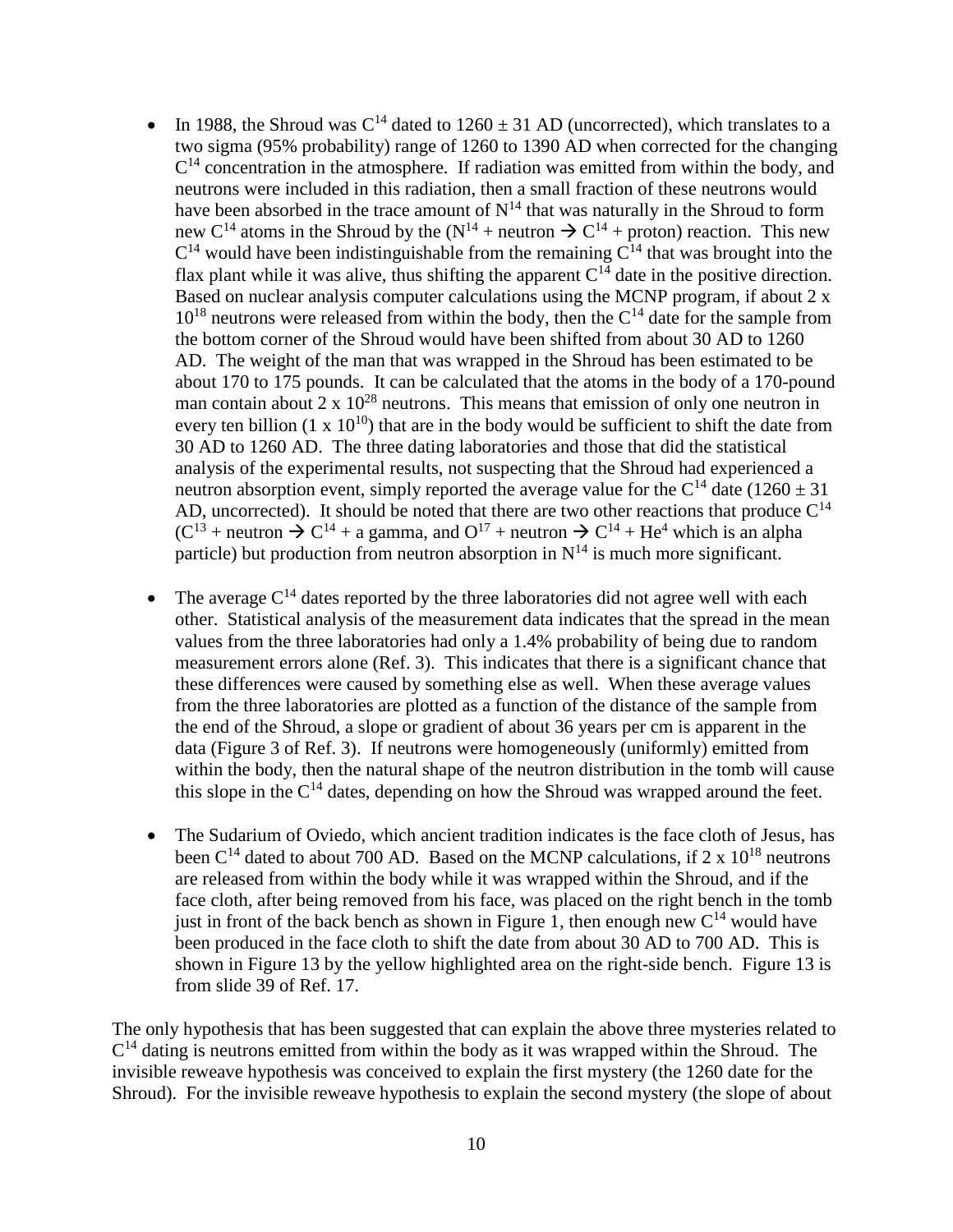36 years/cm), a second assumption must be made regarding the fraction of the old cloth that was replaced with new cloth as a function of the distance from the end of the cloth. The invisible reweave hypothesis does not explain the third mystery of why the Sudarium of Oviedo was  $C^{14}$ dated to 700 AD. The invisible reweave hypothesis would also predict that many of the measurements should be to about 30 AD which is not the case.

#### **5. Objections to the Neutron Absorption Hypothesis**

- Objection 1. Radiation emitted from within the body could not produce the high-resolution image that we see on the Shroud. When an atom emits radiation, the radiation is emitted in any direction with equal probability, so that any point on the Shroud would be receiving radiation from many different points in the body so that only a blur would result.
- Response 1. When we follow the evidence on the Shroud where it leads, without being constrained by a philosophy of naturalism, the conclusion is that the image is a radiation burn. Since, as correctly stated in the objection, radiation is normally emitted in any direction with equal probability and thus could not form a high-resolution image, the radiation that caused the image (probably charged particles and/or ultra violet) must have been emitted only vertically, both vertically up and down to form good resolution front and dorsal images but without side images. This radiation could not have been perpendicular to the surface of the body for then there would be images of the side of the body on the cloth, and distortion of the front and back images. This vertically collimated radiation could have been similar to the coherent radiation emitted from a laser. A laser emits electromagnetic radiation, i.e. photons, usually in the visible or ultraviolet energy range that is "coherent" in the sense that the wavelengths of all the photons are in-phase with each other so that there is no tendency for the beam to spread out. As commented by others, the burst of radiation from the body that formed the image on the Shroud was like millions of lasers within the body all pointed vertically up and down, and all emitting simultaneously in an extremely short burst of radiation. It is recognized that this radiation being emitted only vertically is outside of our current understanding of science, but then a high resolution negative image formed by a dead human body on a cloth that contains 3D information content is also outside of our current understanding of science. This is explained further in "Role of Radiation in Image Formation on the Shroud of Turin", Ref. 9.
- Objection 2. The radiation did not have to be emitted from within the body. The radiation could have originated in the walls of the tomb due to an earthquake or a lightning strike.
- Response 2. We can see the image of a crucified man on the cloth because the information that defines the appearance of a crucified man is encoded into the pattern of discolored fibers on the Shroud. This information could only have originated in the body, and only been communicated from the body to the cloth by radiation (Ref. 8). If the radiation was initially emitted in the walls of the tomb from an earthquake, a lightning strike, or any other mechanism, then information that defines the appearance of a human body must still be communicated from the body to the cloth. This means that the radiation that was emitted in the walls must have entered the body from outside the body and then in some way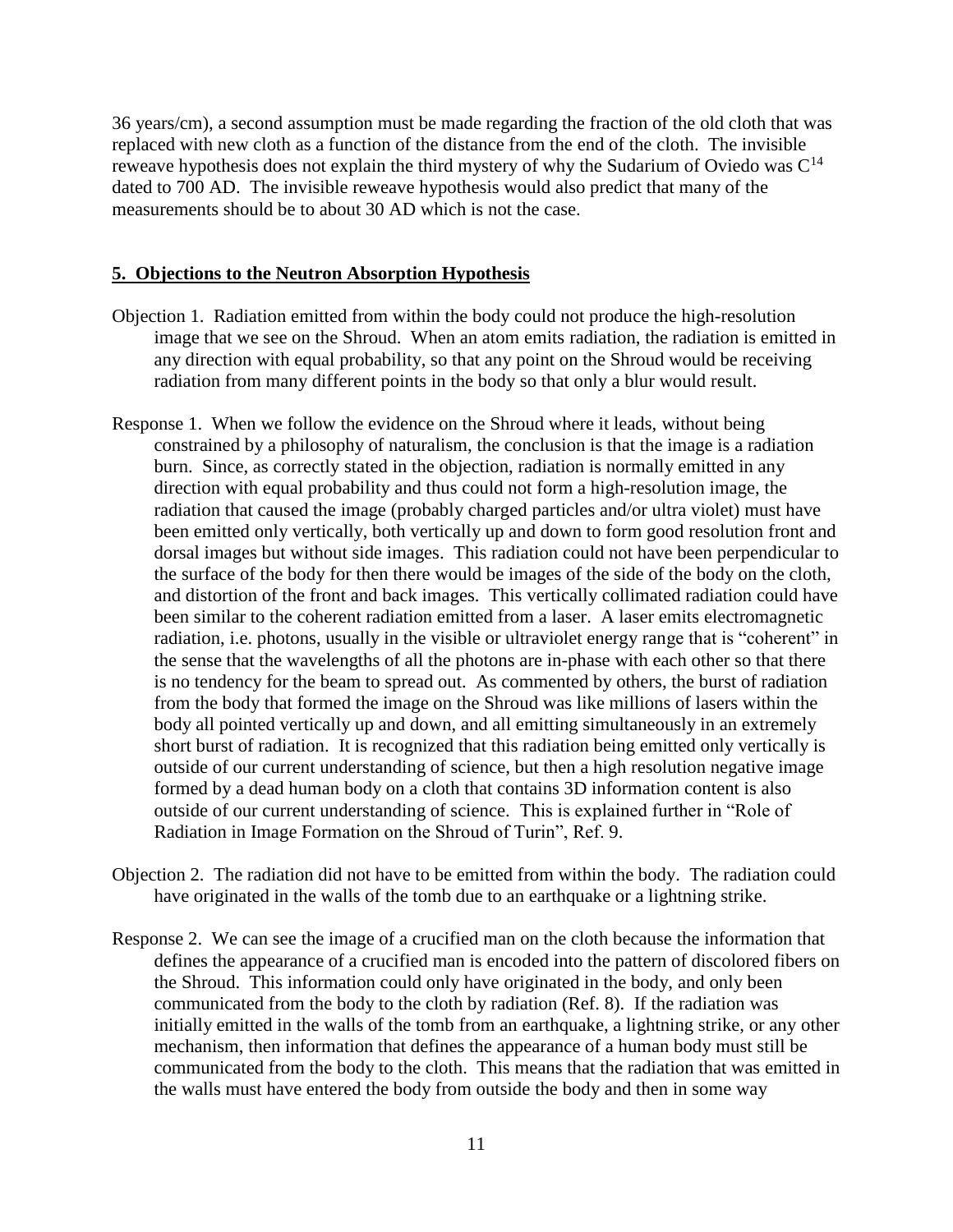communicated the required information from the body to the cloth, doing so in a totally vertical manner in order to form the high-resolution images. No one has theorized how this could happen within our current understanding of science. Thus, assuming the radiation was initially emitted in the walls of the tomb does not make the mechanism understandable.

Objection 3. What caused the radiation to be emitted from within the body?

- Response 3. This objection is often phrased in the form of a question, but the purpose of the question is often to disprove that radiation could be emitted from the body. To answer the question, it must be remembered that the method that is being used is to follow the evidence on the Shroud where it leads. This evidence leads us to believe that the image is a radiation burn formed by a burst of radiation emitted from within the body. But the evidence on the Shroud is not sufficient for us to discover what caused the radiation to be emitted from the body. The evidence that we can gather from the Shroud is limited in this sense. But our process of following the evidence where it leads is not invalidated because the evidence does not answer all our questions. It should also be realized that this objection is based on a presupposition of naturalism – that things can only happen according to the laws of physics as we currently understand them, so that if a phenomenon can't be explained within our current understanding of the laws of science, then it is assumed it can't be real or true. But who knows what the ultimate laws of the universe are? And who knows how science will progress in the future? We must be careful to avoid rejecting the evidence to maintain our presuppositions.
- Objection 4. The neutron absorption hypothesis is not science because it does not explain how the radiation was emitted from within a dead body.
- Response 4. There are different types of science for different purposes. What is being done in this document is not experimental science because it does not propose a cause for the burst of radiation emitted from within the body and it does not propose repeated experiments in the laboratory to examine this cause for the radiation. What is being done in this document is forensic science, where the evidence is examined to determine the most likely explanation for it. This methodology is like a detective at a murder scene, or cosmologists doing computer simulations trying to figure out how the solar system or our galaxy was formed. In none of these examples can the original cause be repeated in a laboratory.
- Objection 5. Your methodology and conclusions are the result of religious bias motivated by a desire to prove the resurrection of Jesus.
- Response 5. Everyone has worldview presuppositions which they use, usually without being aware of it, to help them understand reality. In our work in science, we must try to be aware of our own presuppositions and consider the justification for the presuppositions of others. In our work on the Shroud, we must seek the truth above all else, and let the "chips" fall where they may. Books and other sources that argue for the truth of Jesus' resurrection base their arguments almost entirely on the historicity of the New Testament documents, and very seldom even mention the Shroud of Turin. So, Christian belief in Jesus' resurrection will not be falsified if the Shroud is proven to not be Jesus' burial cloth.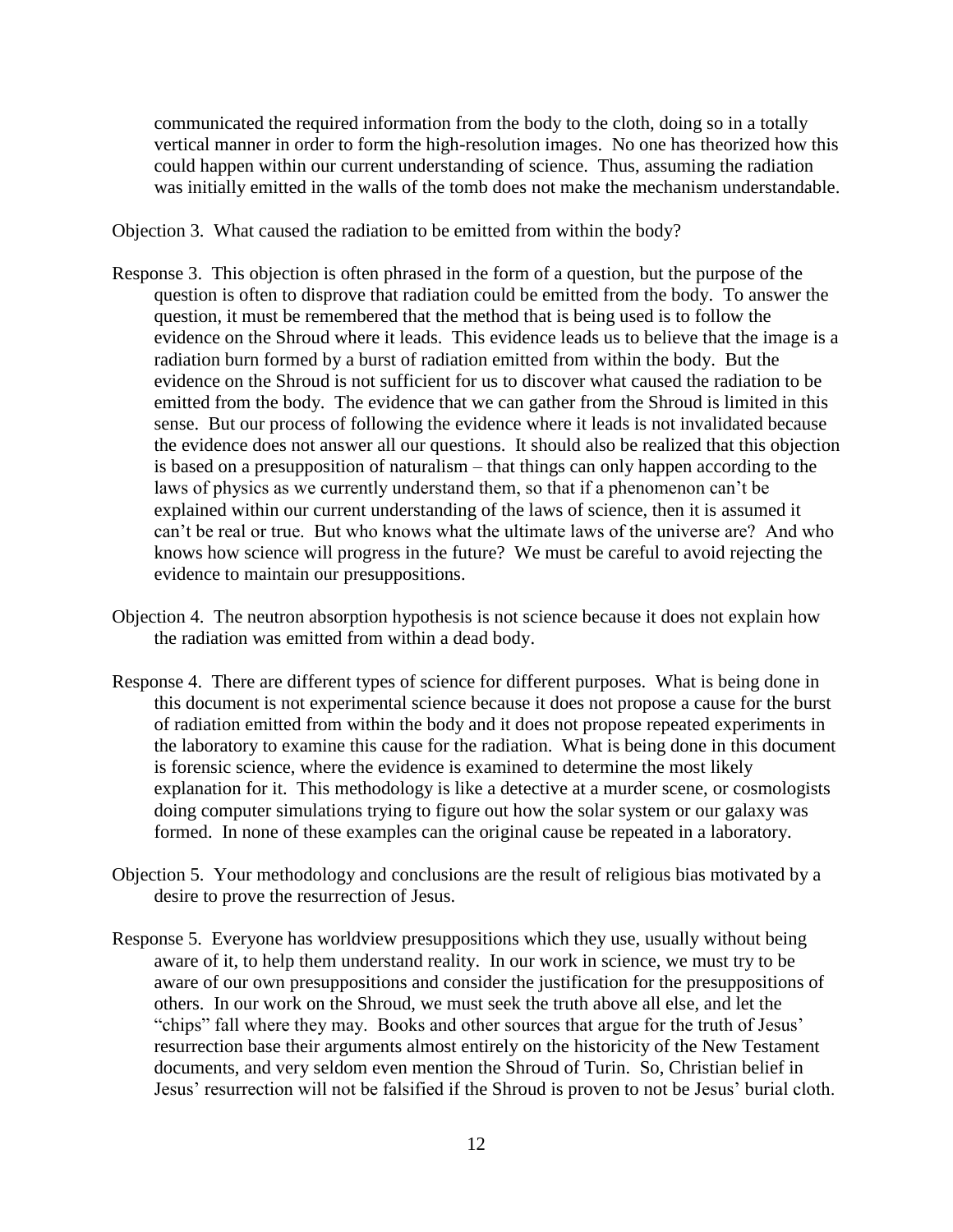Since the authenticity of the Shroud ultimately doesn't matter to Christianity, the Christian can view the evidence for the Shroud objectively. And it should be realized that this objection may arise out of anti-Christian bias and a desire to deny evidence for the resurrection of Jesus. All Shroud researchers should be careful to consider how their presuppositions are influencing their judgment of the evidence.

#### **6. Nuclear Analysis Computer Calculations**

After consideration in Section 4 of the evidence for neutron emission from within the body, and consideration in Section 5 regarding objections to this hypothesis, we are now ready to consider the detailed computer calculations that modeled such an event.

The MCNP (Monte Carlo N-Particle) computer software program (Ref. 21) was developed at the Los Alamos National Laboratory in Los Alamos, New Mexico, USA, over many decades. It has been approved by the US Department of Energy (DOE) and the US Nuclear Regulatory Commission (NRC) for use in the nuclear industry for calculations related to nuclear reactor design, criticality safety, radiation shielding, radiation detector design, medical treatment, etc. This approval process was based on comparison of thousands of experiments performed in nuclear facilities with the results of MCNP calculations. MCNP is a common nuclear analysis computer program and is used to solve a wide array of problems related to neutrons and other sub-atomic particles.

In early 2014, the MCNP nuclear analysis computer program was used to model the  $C<sup>14</sup>$  dating problem for the Shroud by performing detailed calculations for the neutron absorption hypothesis that was originally suggested in 1989 (Ref. 10). This hypothesis states that the  $C^{14}$  date was shifted from the first century to the Middle Ages by neutrons emitted from the body as it was wrapped in the Shroud, and that these neutrons were subsequently absorbed in the linen threads to produce new  $C^{14}$  atoms in the Shroud. In a long series of MCNP calculations, the body was modeled in the MCNP computer program wrapped in a linen burial shroud laying on the back bench in a tomb as it would have been cut out of the limestone in Jerusalem in the first century. The tomb was modeled with a left bench, a right bench, and a back bench around the "pit" or stand-up area. Figure 1 shows a cut-away three-dimensional view of the tomb as it was modeled, with the locations indicated for the body, Shroud, and the face cloth. A small entrance was modeled with a circular stone placed in front of the entrance. The body wrapped in the Shroud was modeled on the back bench because John 20:5 says that when John bent down outside the tomb and looked through the entrance to the tomb, he could see the "linen wrappings". Due to the small size of the door and the lack of any light sources in the tomb, he must have bent down well back from the entrance, so that he probably could not see the side benches – only the back bench. Seeing the linen wrappings on the back bench means that the body was probably placed there. The head was modeled to the right because most people are right handed. If the head was placed to the left in the tomb, then there would be a right-left reversal of the calculated results.

Figures 2 through 8 were produced from the input to the MCNP computer program to show the model of the tomb that was used in the MCNP calculations. In these figures, the gray color represents the limestone, the off-white represents air, and the peach color represents the body.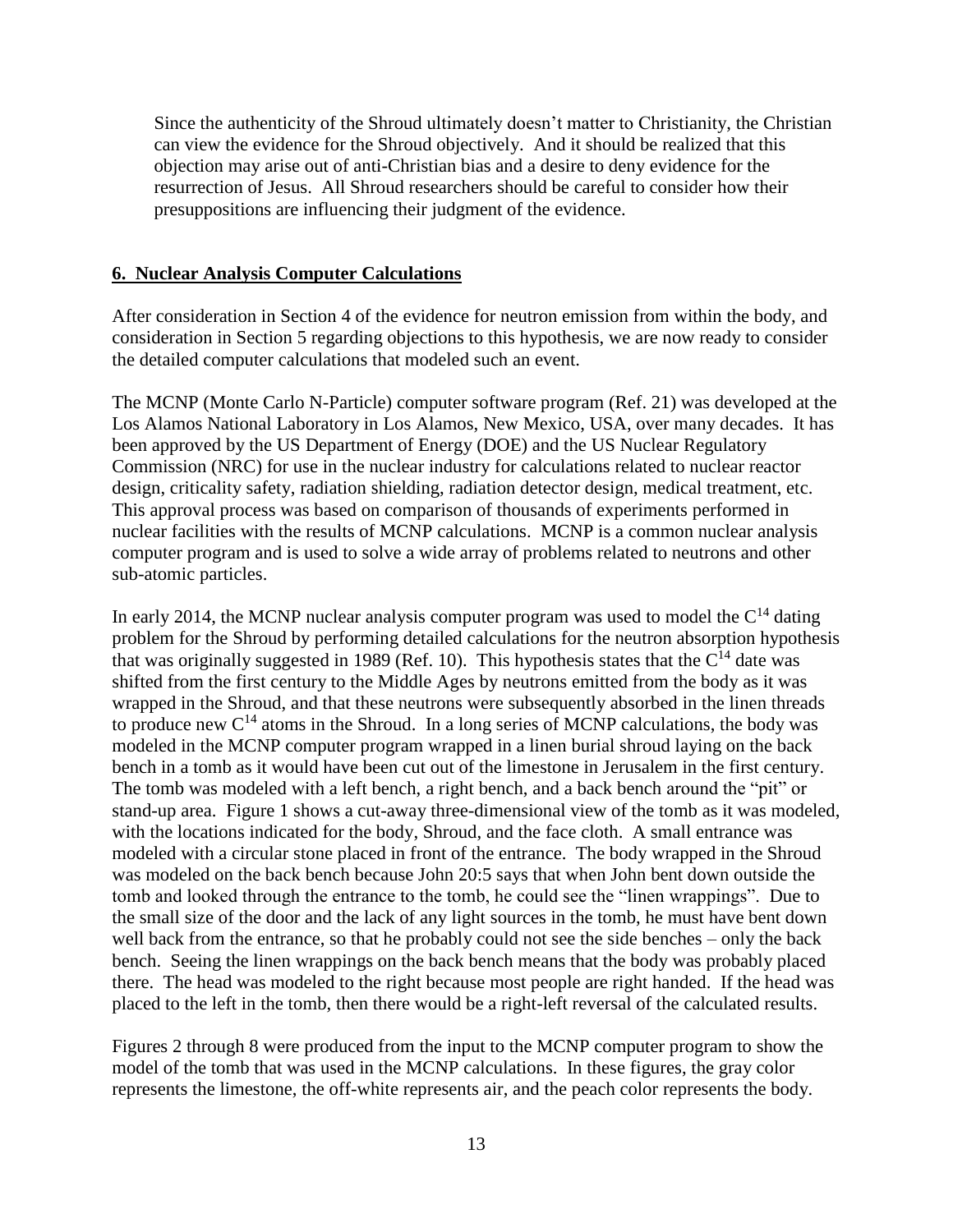Figures 4 and 7 show the top and front views of the body inside the Shroud. The body was modeled using simple geometrical figures. The Shroud was modeled as a box around the body and was open at the bottom end. This modeling is simplistic but was judged to be sufficient to obtain an initial solution to the problem. Figure 8 shows a close-up detail of how the Shroud was modeled around the body.

Assumptions used in the MCNP calculations are listed in Table 1. The main assumption is that the thermal neutrons were emitted homogeneously (uniformly) from within the body and isotropically (uniformly) in all directions, so that the same number of neutrons would be emitted from every volume, i.e. every  $\text{cm}^3$ , within the body. Based on this assumption, MCNP calculated the neutron distribution shown in Figure 9. The top curve in Figure 9 is for neutrons of all energies and is plotted along the centerline of the body on the section of the Shroud that was under the body, i.e. along the centerline of the dorsal image.

The neutron distribution in Figure 9 was used to calculate the distribution of neutrons absorbed in  $N^{14}$  in the Shroud (Figure 10). And the data in Figure 10 was used to calculate the  $C^{14}$  dates that would be measured for a sample taken from any point along the centerline of the back (dorsal) image. The result is shown in Figure 11. If the outer portions of the cloth at the bottom of the Shroud were wrapped under the feet, then the second point from the left on Figures 9, 10, and 11 would be the location from which the samples were taken in 1988. In Figures 9, 10, and 11, the zero value on the x-axis is at the mid-height of the body, with the head toward the right and the feet toward the left. The peak of the curve in these figures does not occur at the midheight of the body, over the zero value on the x-axis, but is shifted toward the right, i.e. toward the head, so that the maximum in the curve is over the abdomen/chest area, where the center of mass for the body would be located.

Figure 11 is important because it shows that the predicted  $C^{14}$  dates are quite variable across the Shroud because the neutron distribution across the Shroud, as shown in Figure 9, is quite variable. Specifically, it shows that with the second point from the left normalized to 1260 AD, which is the average of the measured values obtained by the three laboratories, the maximum  $C^{14}$ date along the midline of the dorsal image would be about 8500 AD! This is the date that is predicted to be measured for a sample removed from the dorsal image along the centerline of the body at the abdomen/chest area, assuming the normal equations would be used to calculate the date from the measured amount of  $C^{14}$ . It is predicted that these equations would give this future date because the  $C^{14}$  dating laboratory would measure a significantly higher  $C^{14}$  isotopic ratio (the ratio of  $C^{14}$  to  $C^{13}$  and  $C^{12}$ ) in the sample than would be possible from the normal  $C^{14}$ isotopic ratio that would be in a plant such as flax while it was growing. Normally, the dating laboratories measure a lower  $C^{14}$  isotopic ratio due to decay of the  $C^{14}$  atoms so that a date to the past is calculated, but if they measured a higher  $C^{14}$  isotopic ratio, then use of the same equations would give a date to the future, as predicted in this paper.

As indicated above for Figure 11, if it is assumed that the Shroud was wrapped under the feet then the second point from the left in Figure 11 is the location from which the sample was cut in 1988 for the  $C<sup>14</sup>$  dating of the Shroud. The MCNP calculations are normalized so that the second point from the left is at a  $C^{14}$  date of 1260 AD, as shown on Figure 11. This second point from the left shows that there is a very significant slope to the curve at that point. The slope of a curve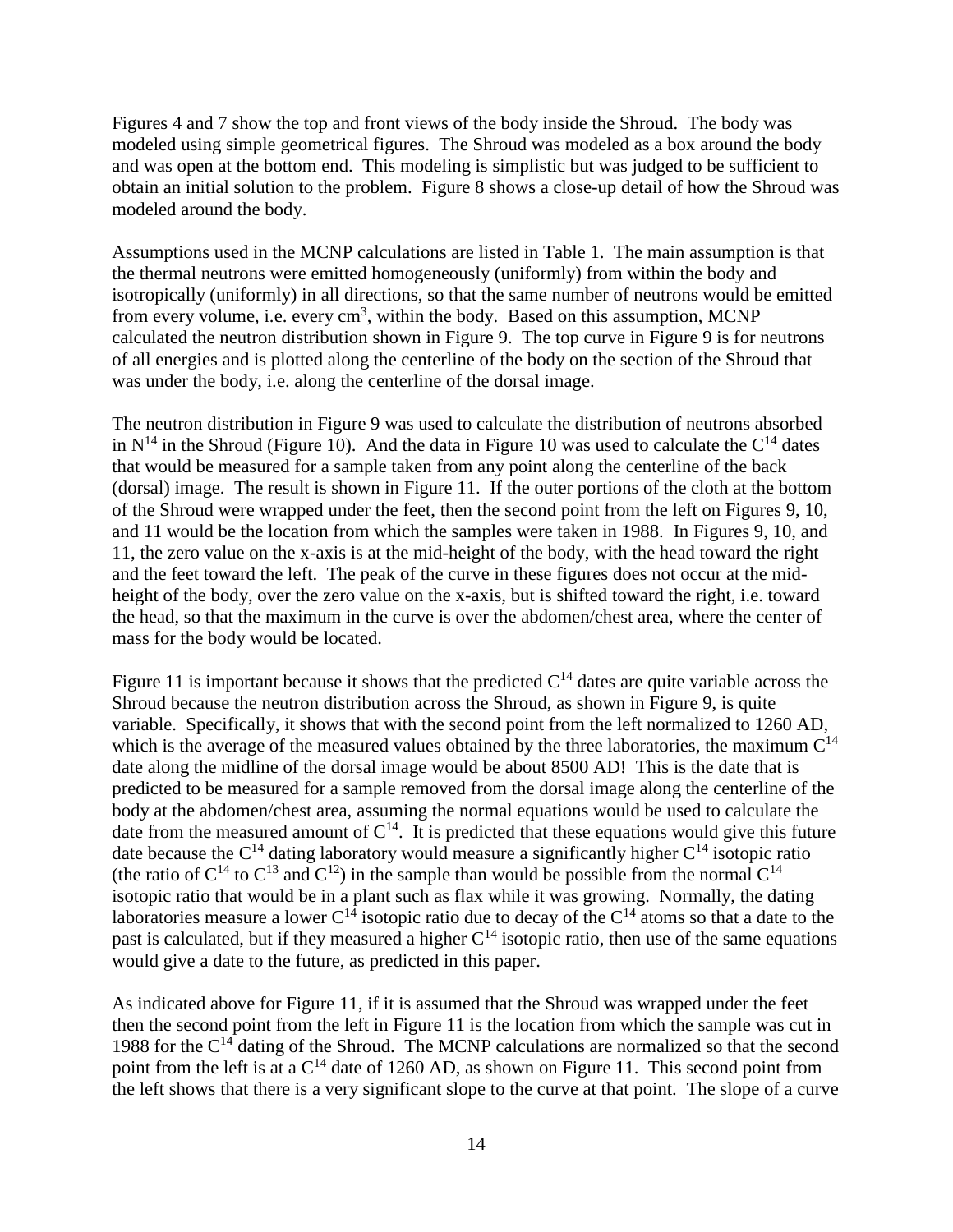is defined as the ratio of the change in the y-value to the change in the x-value at that point, i.e. slope =  $\Delta y / \Delta x$ . Since the C<sup>14</sup> dating process involves burning of the sample, the three C<sup>14</sup> dating laboratories (Oxford, Zurich, Tucson) had to be sent separate samples, so that though the samples were cut from the Shroud right next to each other, there was enough difference in their location that the effect of the slope in Figure 11 can be detected in the average  $C^{14}$  date measured by each laboratory (Ref. 1 and 3).

### **7. Prediction of Results for Future C<sup>14</sup> Dating of the Shroud**

Figure 12 indicates the areas on the Shroud and on the side benches where MCNP calculated the  $C<sup>14</sup>$  dates, and Figure 13 gives the  $C<sup>14</sup>$  dates calculated by MCNP in the pattern defined by Figure 12. These results were reported in Ref. 17 based on the assumptions in Table 1. When interpreting the values in Figure 13, it should be remembered that the model that was input into MCNP modeled Jesus' head to the right and his feet to the left, as in Figures 3, 4, 6, and 7. The  $C<sup>14</sup>$  dates on Figure 13 can be used to predict the dates that would be obtained by the  $C<sup>14</sup>$  dating methodology for samples removed from any location on the Shroud, but of primary interest is the charred material removed in 2002 from under the patches on the Shroud. Based on the MCNP results in Figure 13, the  $C<sup>14</sup>$  dates for the charred material can be predicted as shown in Figure 14. The values in Figure 14 are the raw or uncorrected  $C^{14}$  dates, i.e.  $C^{14}$  dates prior to being corrected for the changing  $C^{14}$  concentration in the atmosphere, and assume that the standard equations are used to calculate the date from the measured  $C^{14}$  isotopic ratio. Many of the dates in Figures 13 and 14 are in the future. This results from the prediction that neutron emission from within the body will, for many locations, result in a  $C^{14}$  isotopic ratio that is greater than the nominal value of one part per trillion  $(1.0 \times 10^{-12})$ , which is the approximate  $C^{14}$ isotopic ratio for living plants.

A simplified form of the equation that is used for the  $C^{14}$  dating methodology is:

$$
N=N_o\;e^{C(T/5730)}
$$

Where  $N =$  number of  $C<sup>14</sup>$  atoms remaining in the material

 $N_0$  = number of  $C^{14}$  atoms in the material initially, i.e. when the plant was cut down  $C = ln(0.5) = -0.69315$ 

 $T = age$  of the material in years

So that:

| For a zero age $(T = 0)$ :                                                         | $N/N_0 = e^0 = 1.0$                     |
|------------------------------------------------------------------------------------|-----------------------------------------|
| After one half-life of 5730 years $(T = 5730)$ :                                   | $N/N_0 = e^{-0.6913*1.0} = 0.500$ , and |
| After two half-lives of 11460 years (T = 11460): $N/N_0 = e^{-0.6913*2.0} = 0.250$ |                                         |

The above equation can be applied to the future dates shown in Figure 14 as follows.

Let  $Y =$  predicted year (AD) of the sample = 1950 -T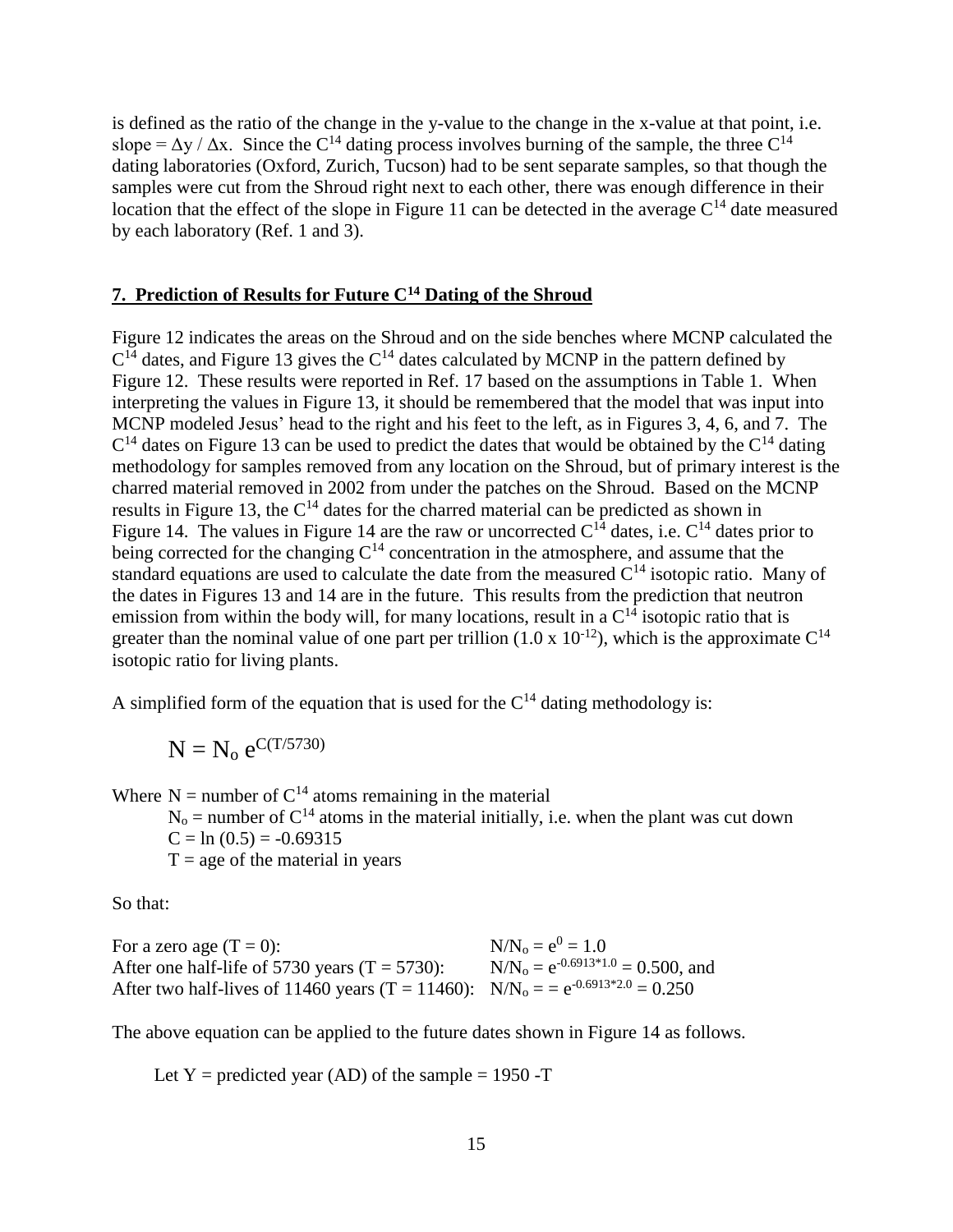Then the age of the material in years  $T = 1950 - Y$ , where 1950 is the reference year for  $C^{14}$  dating.

So that:  $\rm N$  /  $\rm N_o = e^{C(1950 - Y)/5730}$ 

Inserting the dates from Figure 14 into this equation gives the ratio  $(N/N_0)$  of the C<sup>14</sup> that will be measured relative to a plant that was just cut down. For dates to the past relative to 1950, the ratio ( $N/N_0$ ) will be less than 1.0 since the  $C^{14}$  in the material will be decaying after the plant is cut down. But a date to the future relative to 1950 will be associated with a ratio  $(N/N_0)$  that is greater than 1.0. The  $C^{14}$  dating methodology does not measure the date directly. Rather, it measures the ratio  $(N/N_0)$  and then calculates the date from the ratio. For example, in Figure 14 the prediction for the second point from the top on the right side is that the  $C^{14}$  dating laboratory will measure the ratio  $(N/N_0)$  to be 1.412, and then from this ratio a date of 4800 AD would be calculated from the equation. Figure 14 is given in terms of the date, even when the date goes into the future, to facilitate comparison with the 1260 AD date obtained for the radiocarbon samples taken from the bottom corner of the Shroud. But the dating laboratories will actually be measuring the  $C^{14}$  isotopic ratio of the sample relative to the  $C^{14}$  isotopic ratio of new material that has not undergone decay, i.e.  $N/N_0$  in the above equation.

The distribution of the  $C^{14}$  dates in Figure 14 is explained as follows:

- The values are higher near the elbows than near the knees because the elbows are closer to the center of the body mass and so would be closer to where more neutrons would be emitted, assuming the neutrons are emitted homogeneously (uniformly) from the body. This would cause more neutrons to be absorbed near the elbows which would cause a greater shift in the predicted  $C^{14}$  dates.
- The values are higher near the back (dorsal) image than near the front image because neutrons reflected from the limestone bench below the dorsal half of the cloth would have caused a higher fraction of the neutrons to pass through the dorsal half of the cloth multiple times, thus causing a greater shift in the predicted dates.
- The values on the right side of the image are higher than on the left side of the image because the locations on the right side of the image would have been closer to the back wall of the tomb, assuming the head was toward the right side as the body lay on the back bench in the tomb. This is because neutron reflection from the limestone wall at the back of the tomb would have caused a higher fraction of the neutrons to pass through the right side of the cloth multiple times, thus causing a greater shift in the predicted dates.

#### **8. Conclusion**

Many evidences indicate that the image on the Shroud was caused by a burst of radiation that was emitted from within the body while it was wrapped within the Shroud (Ref. 8 and 9). We have no reason to reject the possibility that neutrons were also included in this radiation. And if this radiation burst included neutrons, then the  $C<sup>14</sup>$  date for a sample taken from any location on the Shroud would be shifted in the positive direction by up to thousands of years. This would be primarily due to neutrons absorbed in  $N^{14}$  in the Shroud which would produce new  $C^{14}$  in the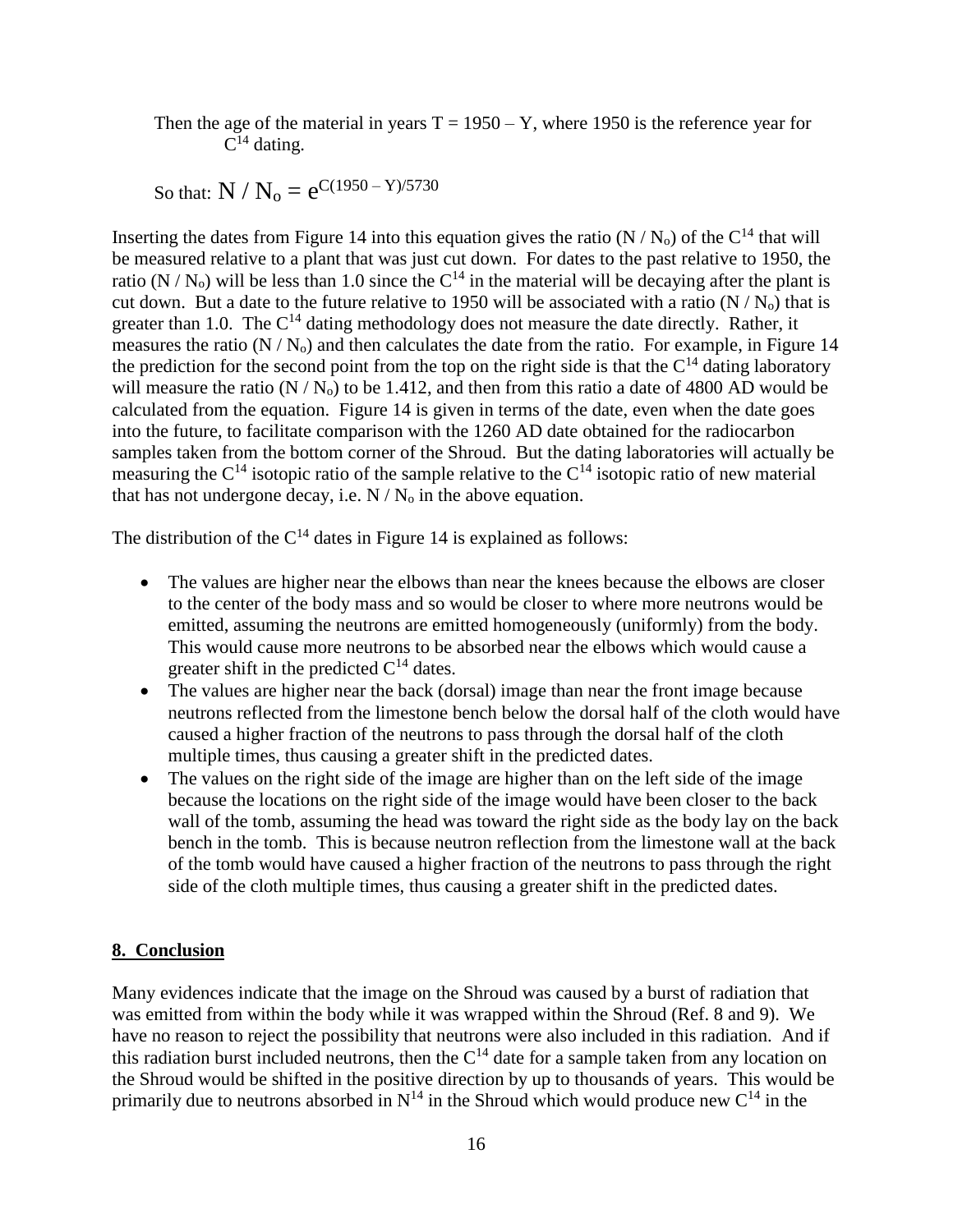Shroud by the ( $N^{14}$  + neutron  $\rightarrow C^{14}$  + proton) reaction. The distribution that neutrons would naturally take (Figure 9) in the tomb would alter or bias the measurement results in a systematic (not random) way, depending on the prior location of the samples on the Shroud.

On the hypothesis of neutrons being emitted from within the body, calculations were performed with the MCNP nuclear analysis computer program which showed that this hypothesis can explain the four things known about  $C^{14}$  dating as it relates to the Shroud:

- Why the samples taken from the corner of the Shroud in 1988 gave a date of 1260 to 1390 AD (corrected for changing  $C^{14}$  concentration in the air) rather than a date to the first century.
- Why results from the three  $C^{14}$  dating laboratories agreed so poorly with each other, indicating a slope or gradient to the  $C<sup>14</sup>$  dates of about 36 years per cm.
- Why the range of  $C^{14}$  dates (1155 to 1410 AD) was obtained for the subsamples, and
- Why the Sudarium of Oviedo, which is believed to be the face cloth of Jesus (John 20:7), was  $C^{14}$  dated to 700 AD.

These successes indicate that the MCNP results for other locations on the Shroud should probably be reliable. The MCNP calculations predict that most locations on the Shroud will give a  $C<sup>14</sup>$  date that is far into the future (Figure 14)! Since these computer calculations give the best explanation for how the 1988  $C<sup>14</sup>$  dating could date the Shroud to the Middle Ages, it is proposed that  $C<sup>14</sup>$  dating be done on the charred material removed in 2002 from under the patches on the Shroud. If there is agreement between the experimental results for these locations and the computer predictions in Figure 14, it should be concluded that the  $C^{14}$  dating done in 1988 was affected by neutron absorption in the Shroud that resulted from neutrons emitted from within the body while it was wrapped in the Shroud. This would prove that there was an event in which the body emitted a significant number of neutrons – about  $2 \times 10^{18}$ , which is about one neutron in every ten billion that would have been in the body. Such an event is beyond or outside of our current understanding of science, consistent with the reported disappearance of the body (John 20:6-9) from within the Shroud in the tomb.

#### **9. References**

- 1. P. E. Damon, et al. (21 authors), "Radiocarbon Dating of the Shroud of Turin" in Nature, Vol. 337, No. 6208, pages 611-615, February 16, 1989.
- 2. Robert A. Rucker, "The Carbon Dating Problem for the Shroud of Turin, Part 1: Background", July 7, 2018.
- 3. Robert A. Rucker, "The Carbon Dating Problem for the Shroud of Turin, Part 2: Statistical Analysis", July 7, 2018.
- 4. Ian Wilson, "The Blood and the Shroud, New Evidence that the World's Most Sacred Relic is Real", 333 pages, 1998, The Free Press, a division of Simon & Shuster Inc., ISBN 0-684- 85359-0
- 5. Ian Wilson, "The Shroud, Fresh Light on the 2000 Year Old Mystery", 496 pages, 2010, Transworld Publishers, a Bantam Press book,
- 6. Mark Antonacci, "The Resurrection of the Shroud", 2000, 328 pages, M. Evans and Company, Inc., ISBN 0-87131-890-3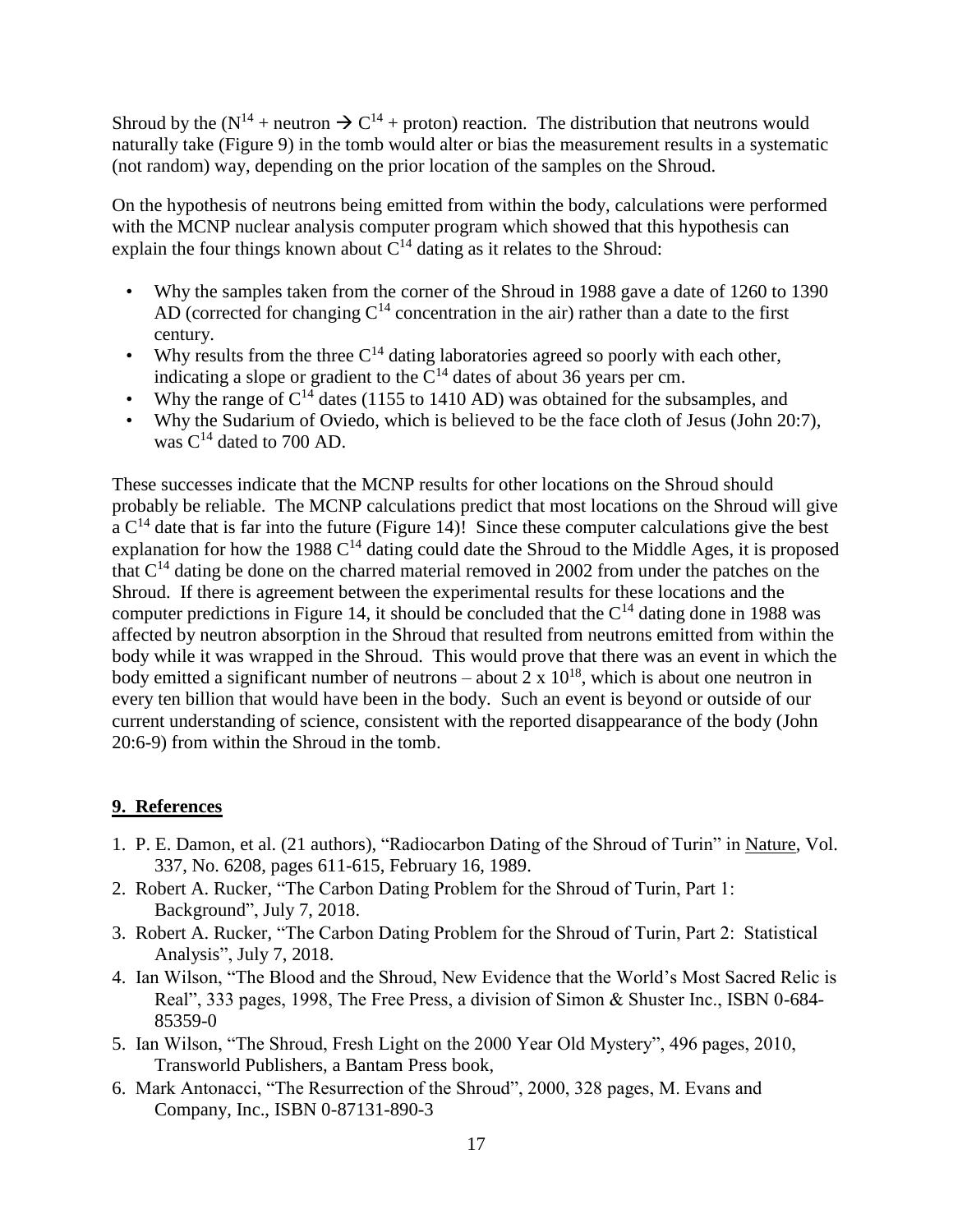- 7. Mark Antonacci, "Test the Shroud", 2015, 502 pages, LE Press, LLC, ISBN 978-0-9964300-  $1 - 2$
- 8. Robert A. Rucker, "Information Content on the Shroud of Turin", June 2016.
- 9. Robert A. Rucker, "Role of Radiation in Image Formation on the Shroud of Turin", Oct. 2016.
- 10. Thomas J. Phillips, "Shroud Irradiated with Neutrons?", Nature, Vol. 337, No. 6208, pages 594, February 16, 1989.
- 11. Rachel A. Freer-Waters and A. J. Timothy Jull, "Investigating a Dated Piece of the Shroud of Turin", Radiocarbon, Vol. 52, Nr 4, 2010, p.1521-1527.
- 12. M. Flury-Lemberg, Sindone 2002 (Torino: Editrice ODPF, 2003), p. 60, English translation by Rosamund Bandi and Susie Clavarino Phillips.
- 13. M. Flury-Lemberg, "The Invisible Mending of the Shroud, the Theory and the Reality".
- 14. Ian Wilson, "The Shroud of Turin, The Burial Cloth of Jesus Christ?", 1979, Image Books.
- 15. Ian Wilson and Vernon Miller, "The Mysterious Shroud", 1986, Doubleday and Company.
- 16. Ian Wilson and Barrie Schwortz, "The Turin Shroud, The Illustrated Evidence", 2000, Barnes & Noble Books.
- 17. Robert A. Rucker, "MCNP Analysis of Neutrons Released from Jesus' Body in the Resurrection", presented on October 11, 2014, at the Shroud conference in St. Louis, Missouri, Oct. 9-12, 2014.
- 18. Giulio Fanti and P. Malfi, "The Shroud of Turin, First Century After Christ", 2015, Pan Stanford Publishing.
- 19. Raymond N. Rogers, "The Shroud of Turin: Radiation Effects, Aging, and Image Formation" June 2005.
- 20. Robert A. Rucker, G. Fanti, M. Antonacci, T. Fleming, and K. Propp, "Review of 'The Shroud of Turin: Radiation Effects, Aging, and Image Formation' by Ray Rogers", June 28, 2016.
- 21. MCNP6 User's Manual Code Version 6.1.1beta, LA-CP-14-0074, June 2014, Los Alamos National Laboratory (LANL), Los Alamos, New Mexico.

### **Biographies**

Robert (Bob) A. Rucker earned an MS degree in nuclear engineering from the University of Michigan and worked in the nuclear industry for 38 years. He organized the International Conference on the Shroud of Turin (ICST-2017) held July 19-22, 2017, in Pasco, Washington, His website is [www.shroudresearch.net](http://www.shroudresearch.net/) . Send comments, questions, or corrections to [robertarucker@yahoo.com](mailto:robertarucker@yahoo.com) .

Kevin N. Schwinkendorf earned a doctoral degree (PhD) in nuclear engineering from the University of Washington (Seattle) and has worked in the nuclear industry for over 30 years, primarily in the areas of reactor physics and nuclear criticality safety. He has contributed papers to the journal *Nuclear Science and Engineering* and is currently employed at Columbia Basin Consulting Group working on Generation IV reactor designs. He can be contacted at [Kevin.N.Schwinkendorf@hotmail.com](mailto:robertarucker@yahoo.com) .

\_\_\_\_\_\_\_\_\_\_\_\_\_\_\_\_\_\_\_\_\_\_\_\_\_\_\_\_\_\_\_\_\_\_\_\_\_\_\_\_\_\_\_\_\_\_\_\_\_\_\_\_\_\_\_\_\_\_\_\_\_\_\_\_\_\_\_\_\_\_\_\_\_\_\_\_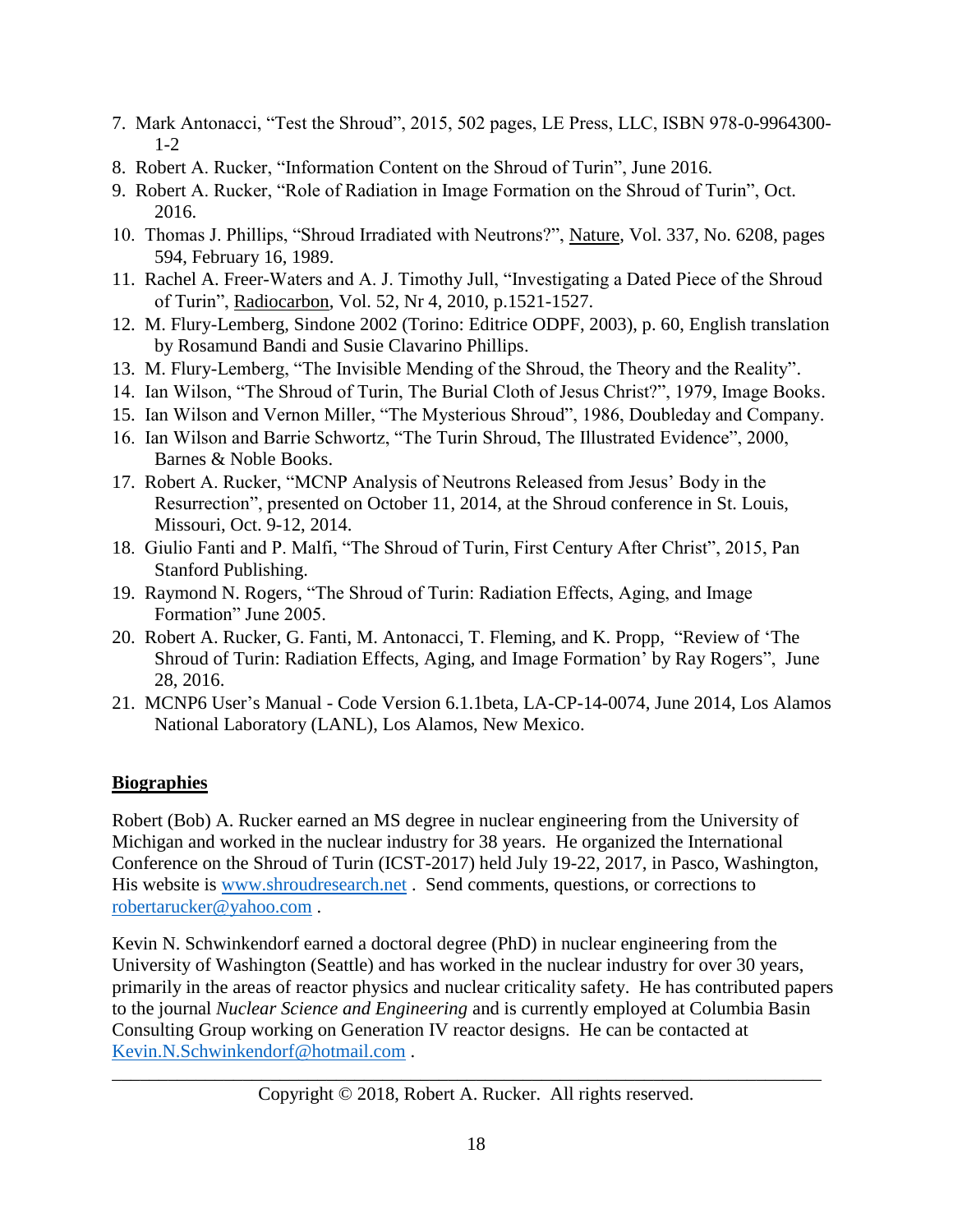# Table 1. Assumptions for the Nuclear Analysis Calculations

Basic assumptions:

- 1. It is assumed that a sufficient number of neutrons  $(2.1 \times 10^{18})$  were emitted homogeneously (uniformly) from within the body to cause the  $C^{14}$  date for the 1988 samples to be shifted from about 30 AD to 1260 AD. In other words, the MCNP calculations were normalized to the only experimental value available – the 1260 AD date for the lower left corner on the Shroud.
- 2. The trace amount of nitrogen in the Shroud is assumed to be 0.065 weight percent. The neutrons emitted from within the body when absorbed in this nitrogen in the Shroud would create new C<sup>14</sup> atoms in the Shroud by the  $(N^{14} +$  neutron  $\rightarrow$  C<sup>14</sup> + proton) reaction. This new  $C^{14}$  would have shifted the  $C^{14}$  dates for all locations on the Shroud in the forward direction, including shifting of the date for the 1988 samples from about 30 AD to the uncorrected  $C^{14}$  date of 1260 AD.

Assumptions used in the MCNP nuclear analysis computer program:

- 1. The tomb was modeled in the MCNP computer program as it would have existed in Jerusalem in the first century. It was modeled with benches cut into the limestone on the left and right sides and at the back of the "pit" or standup area in the tomb. The tomb was modeled with a small entrance and a circular stone in front of it with a 4.0 cm gap between the stone and the entrance.
- 2. The sample that was cut in 1988 for the  $C^{14}$  dating of the Shroud was cut from the bottom left corner of the Shroud. For the MCNP calculation, it was assumed that when the body was wrapped in the Shroud in the tomb, the bottom of the cloth near the feet was tucked under the feet, so that the sample area used for  $C^{14}$  dating was located under the feet along the midline of the body at the time of the radiation burst.
- 3. The neutrons were emitted homogeneously (uniformly) from within the body.
- 4. The neutrons were emitted isotropically (uniformly) in all directions.
- 5. The neutrons were emitted at a thermal energy, i.e. emitted without additional energy but rather just left behind in thermal equilibrium with the surrounding atoms at normal room temperature. The peak of the energy distribution for neutrons at this thermal energy is 0.0253 ev (electron volts).
- 6. The body was wrapped within the Shroud and laid facing up on the back bench in the tomb with the head facing to the right. The direction that the head was facing is important because neutrons tend to reflect back toward the Shroud from the limestone wall at the back of the tomb. With the head to the right, the right side of the body is closer to the back wall of the tomb, so it receives more reflected neutrons passing through the Shroud, so its date is shifted further into the future. If the head were facing to the left, then the dates for the left side of the Shroud would be shifted further into the future.
- 7. The body was assumed to be uniform in composition with a density of 0.99 grams/ $\text{cm}^3$ .
- 8. The side wall of the tomb is located 20 cm from the bottom extreme position of the feet. This assumption is important because neutrons are reflected back toward the Shroud from the limestone wall below the feet on the left side of the tomb.
- 9. The nominal atom fraction of  $C^{14}$  atoms in carbon is one part per trillion (1.0 x 10<sup>-12</sup>).
- 10. The half-life for decay of  $C^{14}$  atoms is 5730 years.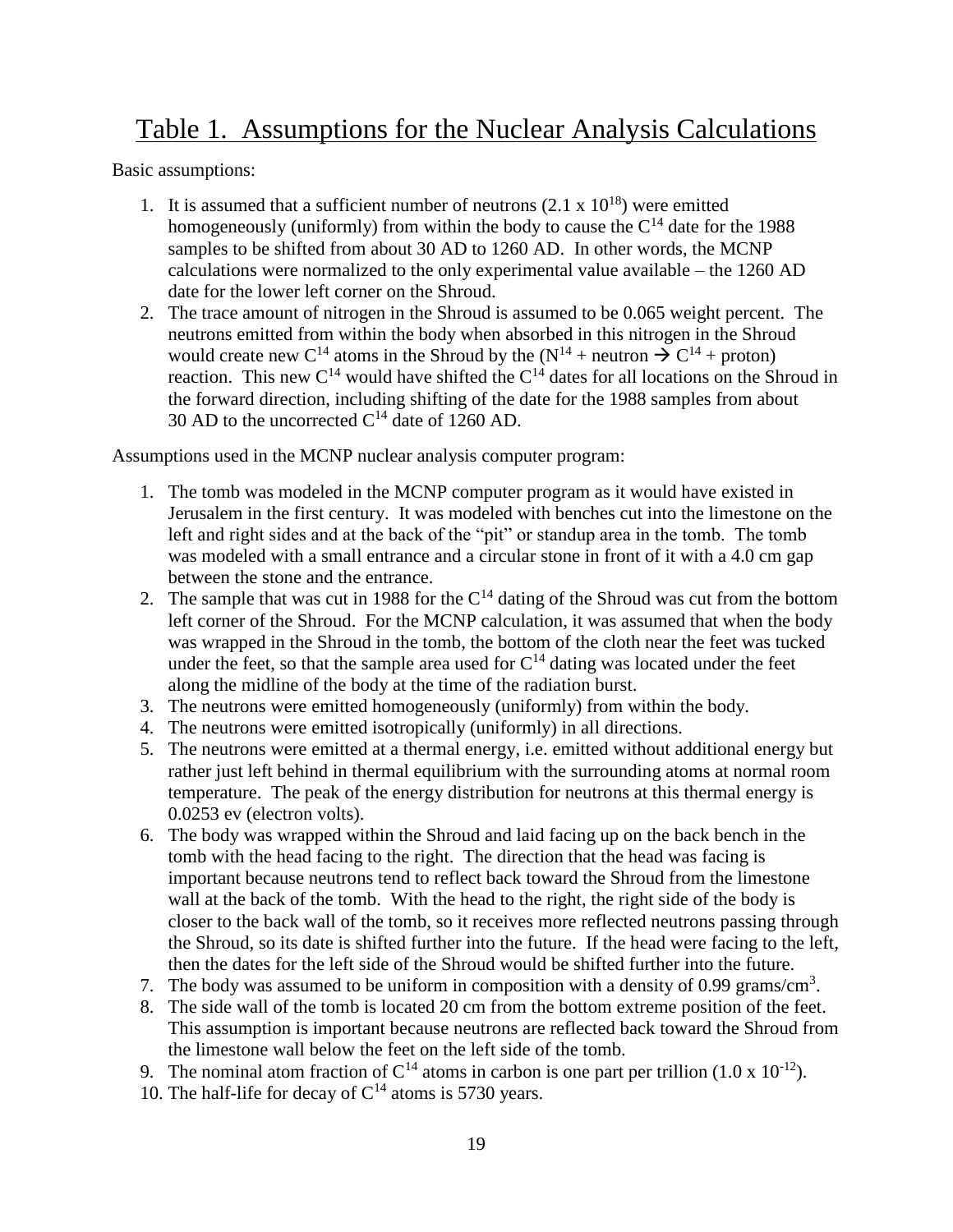

Figure 1. 3D View of the Tomb Showing Locations of Shroud and Face Cloth



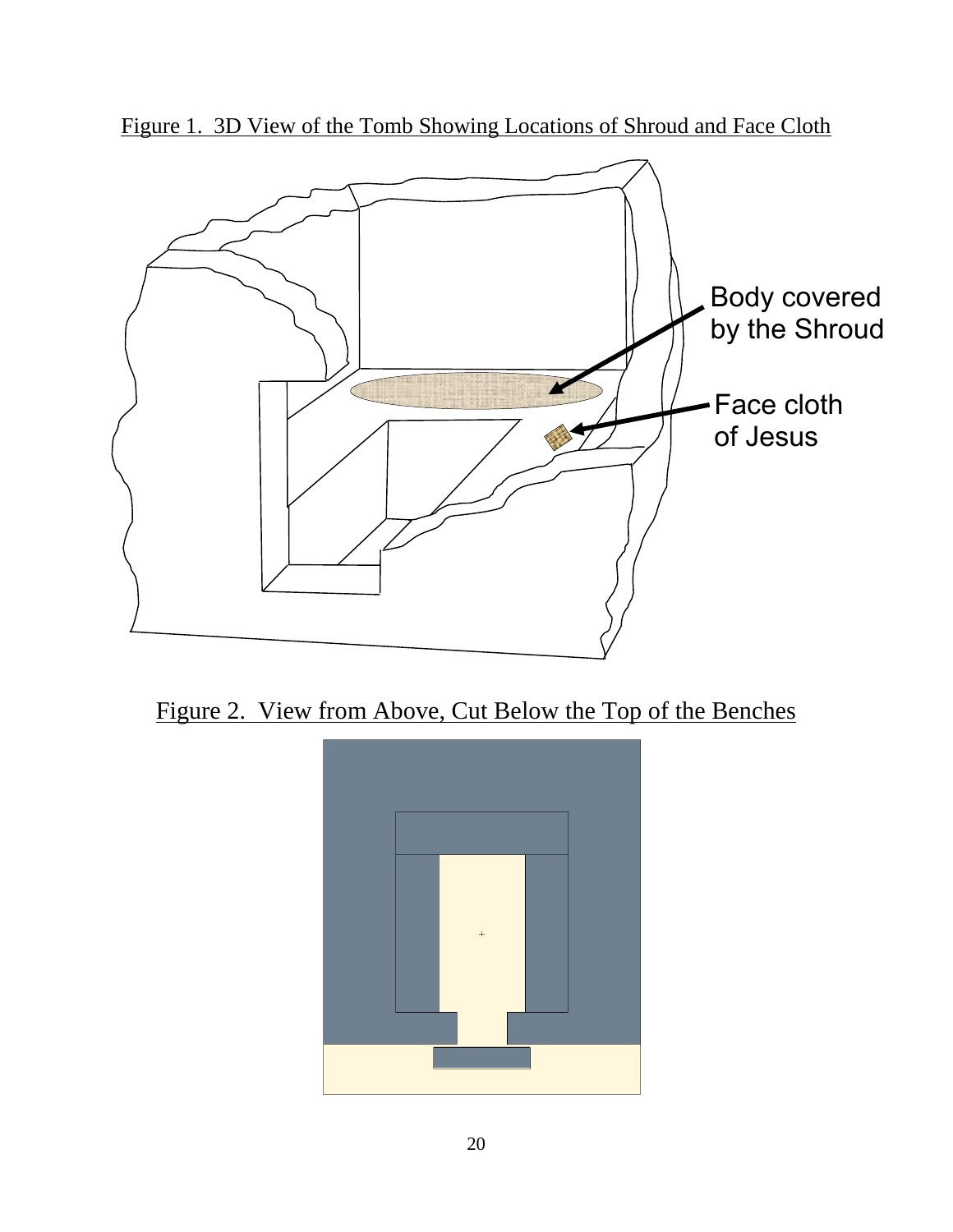Figure 3. View from Above, Cut Above the Top of the Benches



Figure 4. Close-up of the Body in the Shroud, View from Above



Figure 5. Side View Through the Tomb, Body is on the Back Bench

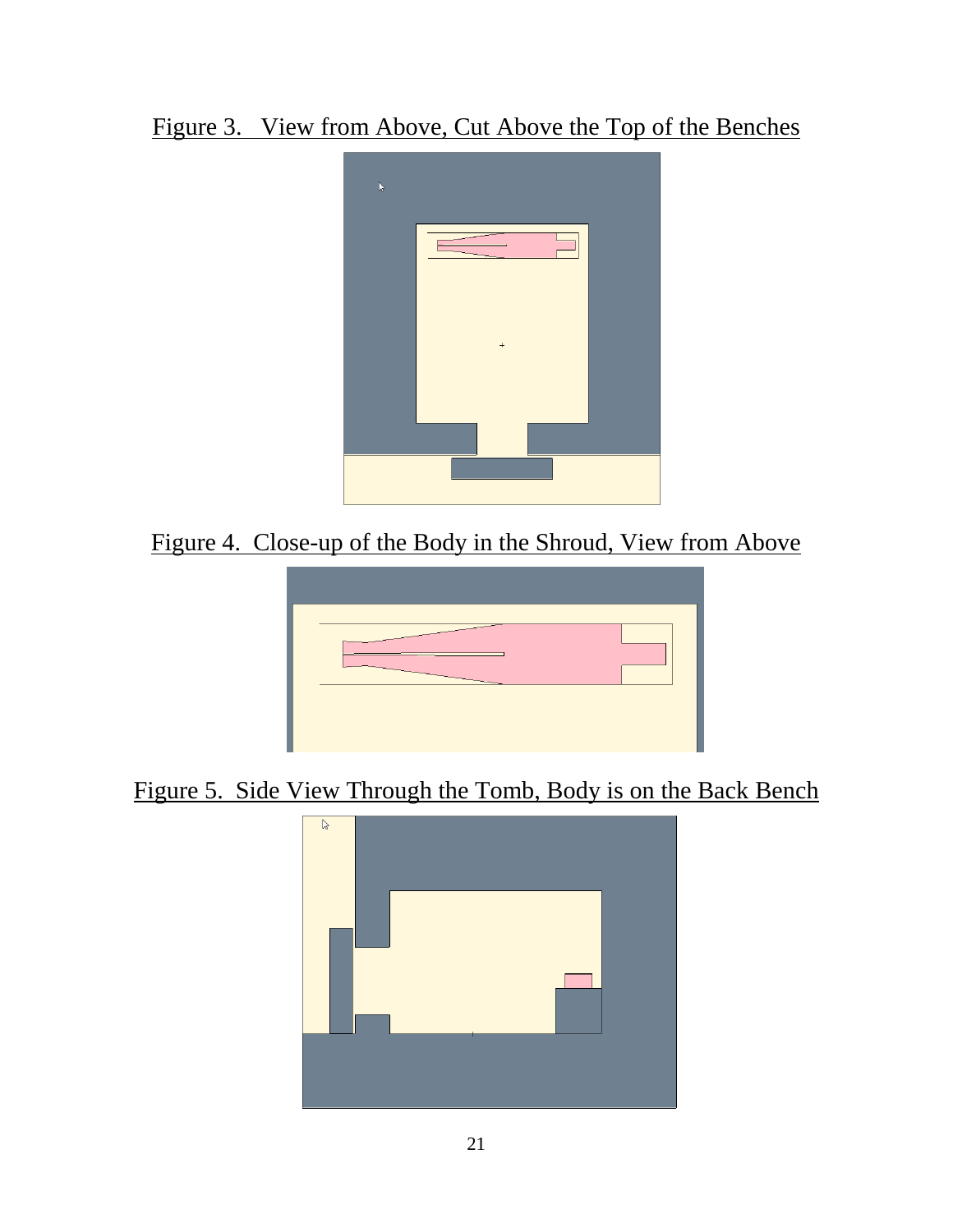Figure 6. View from the Front, Includes Walls, Floor, and Ceiling



Figure 7. Close-up of the Body and the Shroud, View from the Front



Figure 8. Close-up of a Corner of the Body Surrounded by the Shroud

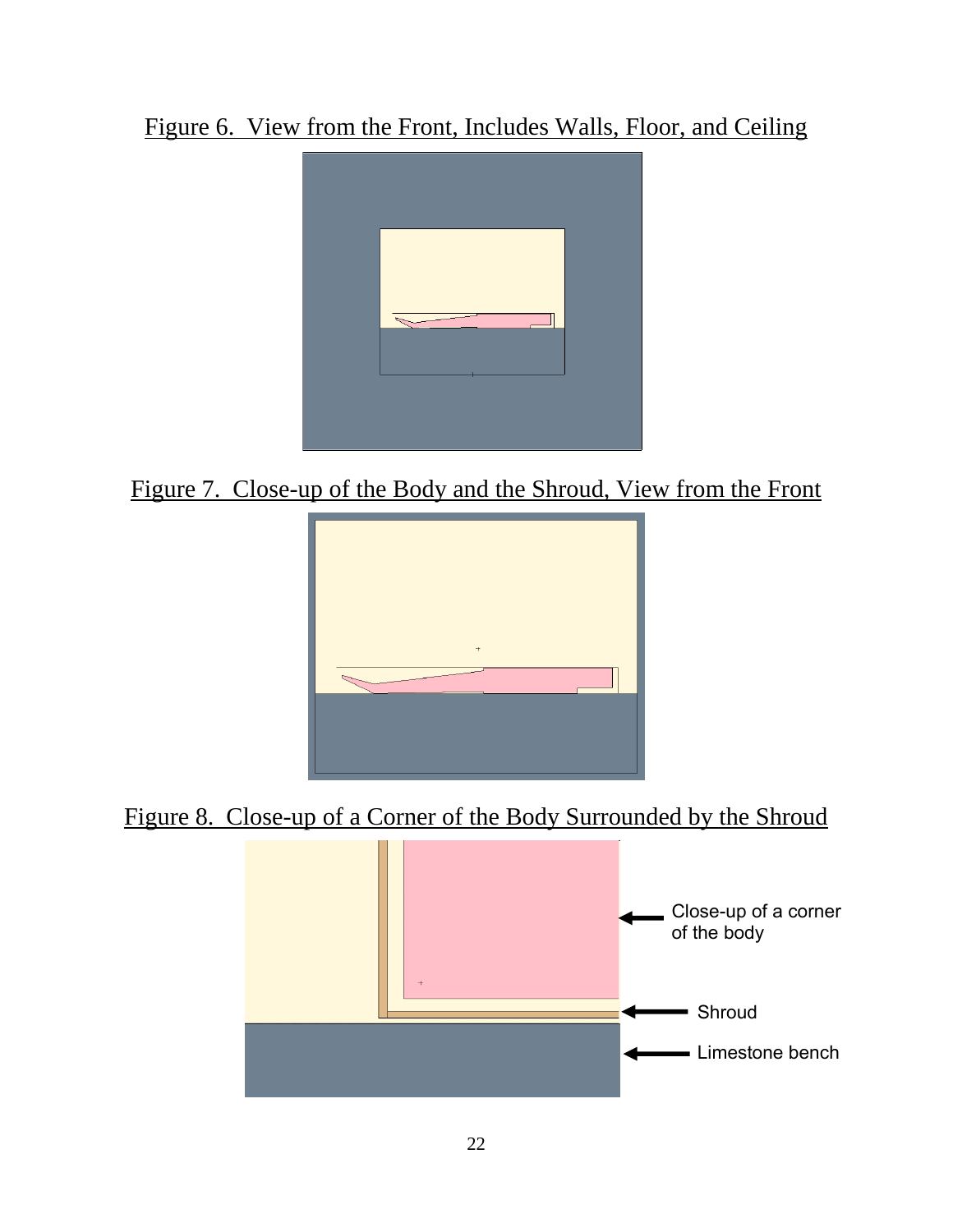Figure 9. Distribution of Neutrons on Centerline of the Dorsal Image, With the Feet to the Left and the Head to the Right



Figure 10. Distribution of Neutrons Absorbed by  $N^{14}$  Along the Centerline of the Dorsal Image, Feet to the Left & Head to the Right

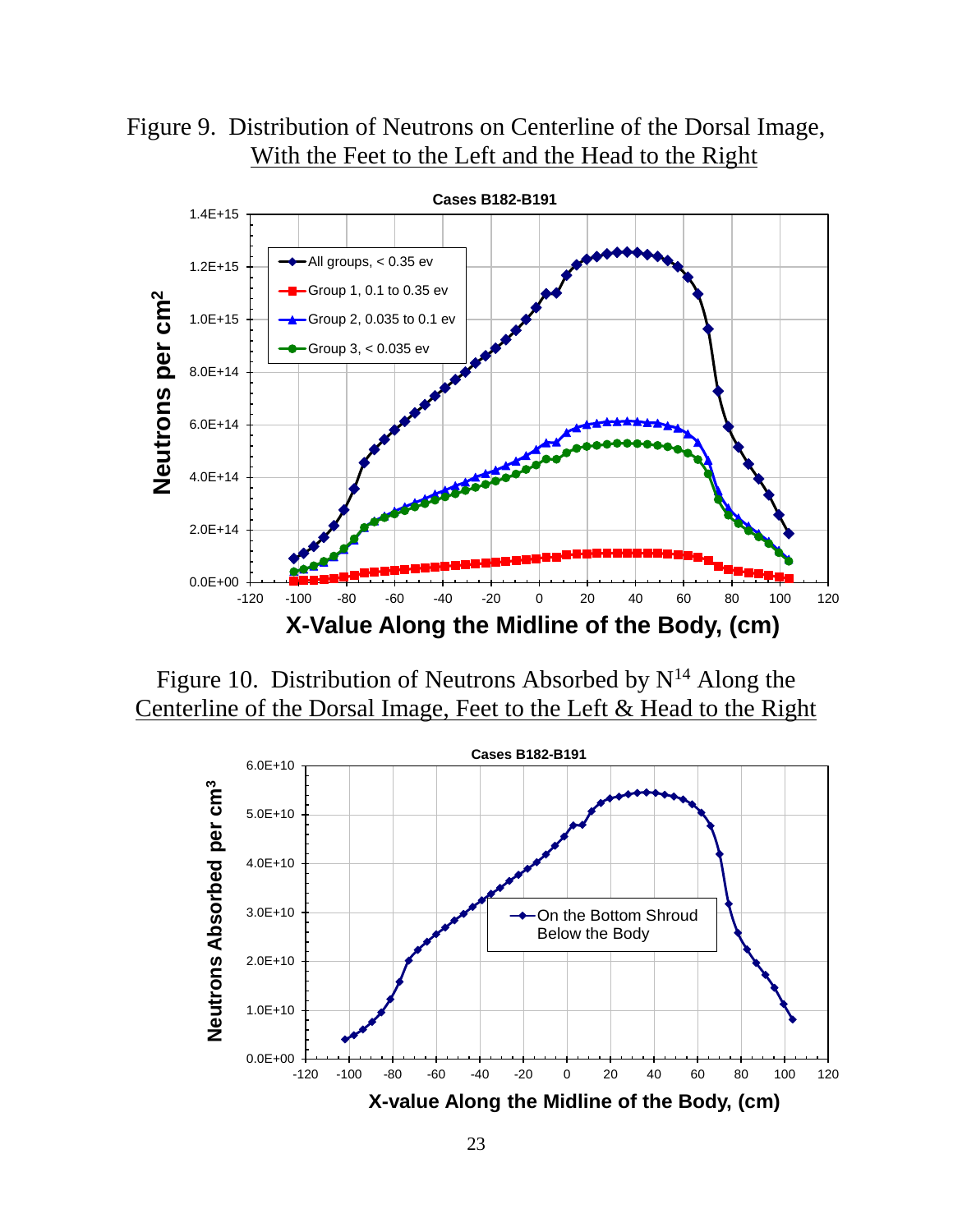Figure 11.  $C^{14}$  Date for a Sample Taken from Along the Centerline of the Dorsal Image, with Feet to the Left & Head to the Right



Figure 12. Location of Dates Shown in the Next Figure

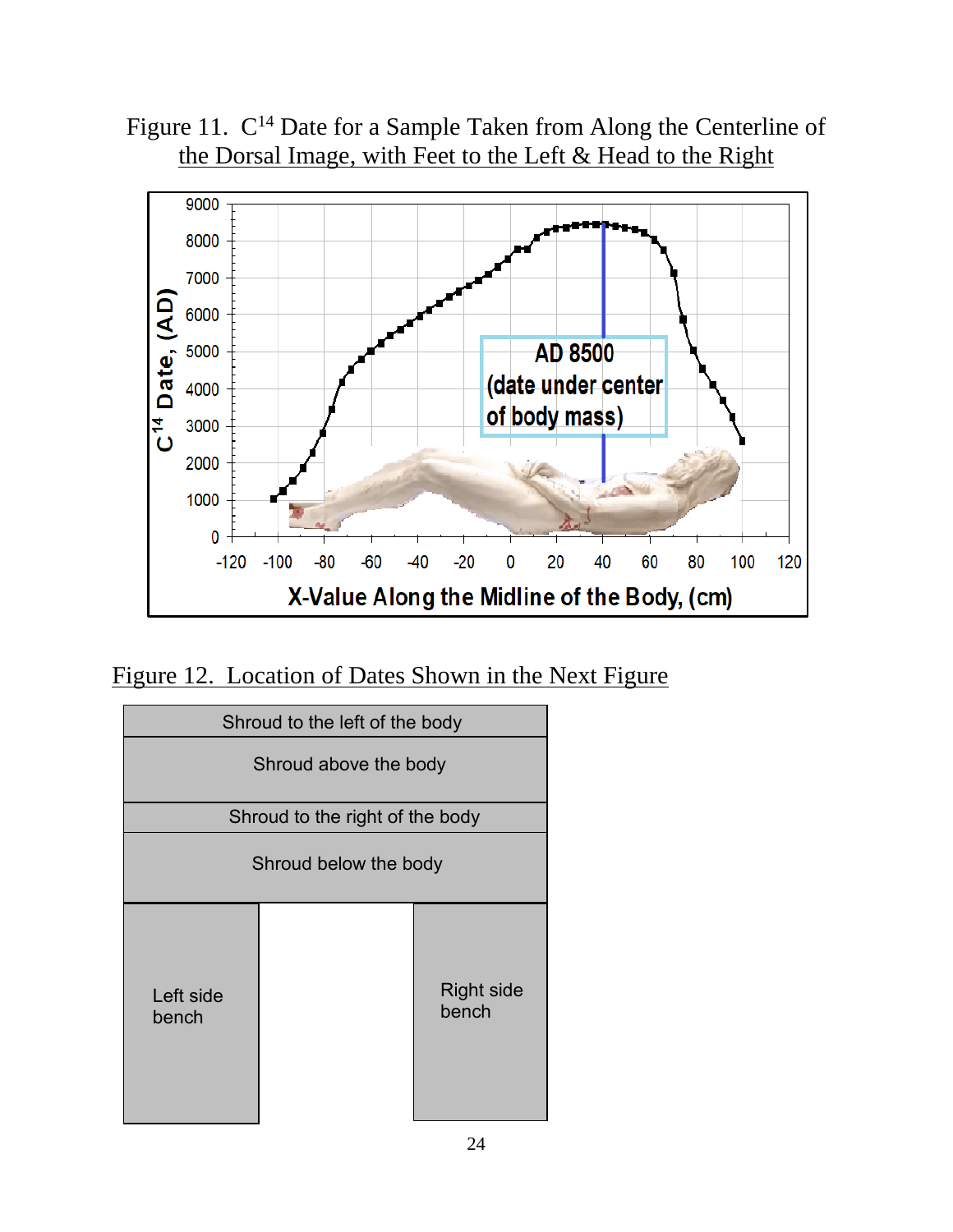Figure 13. C<sup>14</sup> Dates (AD) Calculated by the MCNP Computer Program

| Uncorrected C-14 Date (AD), Cases B182-B191 |      |      |      |      |      |      | Uncorrected C-14 Date (AD), Cases B182-B191 |      |      |      |      |      |      |      |      |
|---------------------------------------------|------|------|------|------|------|------|---------------------------------------------|------|------|------|------|------|------|------|------|
| 828                                         | 1017 | 1262 | 1542 | 1871 | 2252 | 2669 | 3085                                        | 3459 | 3676 | 3716 | 3719 | 3619 | 2954 | 2326 | 1683 |
| 824                                         | 1018 | 1202 | 1367 | 1542 | 1740 | 1976 | 2290                                        | 2836 | 3136 | 3171 | 3174 | 3130 | 2611 | 2156 | 1627 |
| 875                                         | 1086 | 1272 | 1436 | 1638 | 1841 | 2075 | 2408                                        | 2762 | 3012 | 3038 | 3033 | 2995 | 2525 | 2068 | 1571 |
| 983                                         | 1267 | 1477 | 1733 | 2044 | 2396 | 2783 | 3248                                        | 3534 | 3818 | 3862 | 3861 | 3785 | 3157 | 2348 | 1756 |
| 1067                                        | 1388 | 1618 | 1918 | 2293 | 2713 | 3133 | 3626                                        | 3750 | 3994 | 4048 | 4033 | 3958 | 3546 | 3057 | 2280 |
| 1005                                        | 1300 | 1541 | 1821 | 2159 | 2546 | 2937 | 3396                                        | 3654 | 3951 | 3984 | 3980 | 3912 | 3269 | 2547 | 1913 |
| 904                                         | 1154 | 1381 | 1612 | 1871 | 2141 | 2441 | 2829                                        | 3130 | 3392 | 3424 | 3409 | 3322 | 2825 | 2423 | 1826 |
| 866                                         | 1110 | 1363 | 1613 | 1884 | 2204 | 2590 | 3089                                        | 3897 | 4316 | 4379 | 4341 | 4166 | 3416 | 2620 | 1952 |
| 877                                         | 1123 | 1447 | 1831 | 2294 | 2813 | 3379 | 3954                                        | 4514 | 4819 | 4884 | 4849 | 4632 | 3746 | 2802 | 2025 |
| 958                                         | 1265 | 1659 | 2144 | 2692 | 3430 | 4326 | 5262                                        | 6141 | 6556 | 6620 | 6583 | 6320 | 4799 | 2994 | 2065 |
| 1197                                        | 1869 | 2985 | 4031 | 4950 | 5714 | 6341 | 6943                                        | 7603 | 8056 | 8147 | 8096 | 7811 | 5970 | 3679 | 2378 |
| 1317                                        | 2452 | 4260 | 5130 | 5745 | 6281 | 6779 | 7334                                        | 7909 | 8343 | 8459 | 8404 | 8115 | 6381 | 4235 | 2677 |
| 1143                                        | 1770 | 2880 | 3909 | 4819 | 5572 | 6200 | 6805                                        | 7477 | 7923 | 8023 | 7977 | 7697 | 5853 | 3468 | 2197 |
| 894                                         | 1136 | 1454 | 1853 | 2320 | 2997 | 3841 | 4760                                        | 5699 | 6081 | 6168 | 6161 | 5936 | 4462 | 2623 | 1789 |
| 581                                         | 637  | 693  | 754  | 838  |      |      |                                             |      |      |      | 1507 | 1364 | 1200 | 1060 | 925  |
| 557                                         | 601  | 638  | 682  | 747  |      |      |                                             |      |      |      | 1095 | 1022 | 947  | 876  | 802  |
| 532                                         | 569  | 599  | 627  | 679  |      |      |                                             |      |      |      | 888  | 843  | 803  | 760  | 700  |
| 506                                         | 543  | 566  | 588  | 630  |      |      |                                             |      |      |      | 764  | 734  | 704  | 678  | 636  |
| 486                                         | 514  | 536  | 554  | 588  |      |      |                                             |      |      |      | 680  | 660  | 640  | 616  | 577  |
| 458                                         | 490  | 504  | 523  | 546  |      |      |                                             |      |      |      | 619  | 599  | 579  | 562  | 534  |
| 442                                         | 466  | 480  | 494  | 516  |      |      |                                             |      |      |      | 568  | 550  | 533  | 520  | 490  |
| 419                                         | 441  | 455  | 468  | 491  |      |      |                                             |      |      |      | 522  | 508  | 496  | 485  | 459  |
| 405                                         | 423  | 434  | 444  | 465  |      |      |                                             |      |      |      | 491  | 478  | 464  | 455  | 429  |
| 384                                         | 408  | 416  | 425  | 447  |      |      |                                             |      |      |      | 460  | 448  | 439  | 429  | 411  |
| 371                                         | 393  | 401  | 412  | 426  |      |      |                                             |      |      |      | 440  | 432  | 420  | 409  | 391  |
| 356                                         | 374  | 385  | 393  | 411  |      |      |                                             |      |      |      | 424  | 411  | 401  | 392  | 374  |
| 343                                         | 363  | 372  | 383  | 402  |      |      |                                             |      |      |      | 410  | 398  | 387  | 376  | 356  |
| 322                                         | 344  | 359  | 370  | 391  |      |      |                                             |      |      |      | 401  | 387  | 374  | 357  | 333  |

This is a top view looking down on the left bench, the right bench, and the back bench in the tomb. The locations of the above regions are shown in Figure 12 and are correlated to Figures 1 and 2. These values are the predicted  $C<sup>14</sup>$  dates that would be measured for samples taken from linen cloth laying on the top surfaces of these benches in the Tomb. When the normal equations for  $C^{14}$  dating are used, the above dates into the future are obtained when neutron absorption causes the quantity of  $C^{14}$  in the sample to be greater than what would be expected for currently living plants.